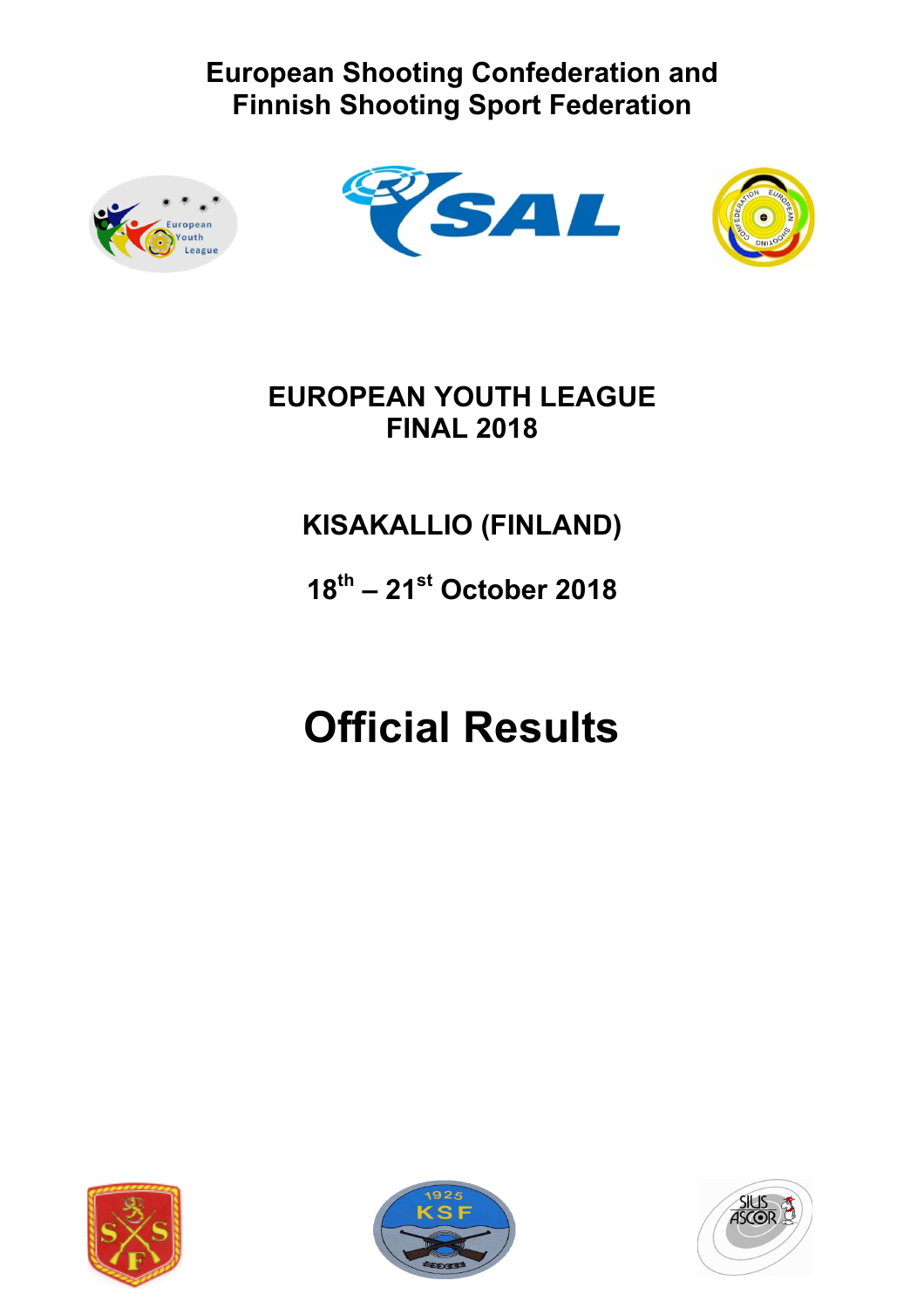





# **Competition Officials**

| <b>Competition Manager</b> | Georg-Peter Björkqvist (FIN)                                                |
|----------------------------|-----------------------------------------------------------------------------|
| <b>Technical Delegate</b>  | Ghislaine Briez (FRA)                                                       |
| Chaiman of the Jury        | Kerstin Bodin (SWE)                                                         |
| Members of the Jury        | Goran Martinovic (CRO)<br>Mikko Nordquist (FIN)                             |
| <b>Chief Range Officer</b> | Kirsi Rönnqvist (FIN)                                                       |
| Range Officers             | Jan Liljeberg (FIN)                                                         |
| Classification             | Christer Lassus (FIN)                                                       |
| <b>Technical Team</b>      | Jan-Henrik Nygård (FIN)<br>Lars Pettersson (SWE)<br>Anders Pettersson (SWE) |
| Administration             | Michael Liljeberg (FIN)                                                     |
| Ceremonies                 | Risto Aarrekivi (FIN)                                                       |
| Announcer                  | Toni Flink (FIN)                                                            |





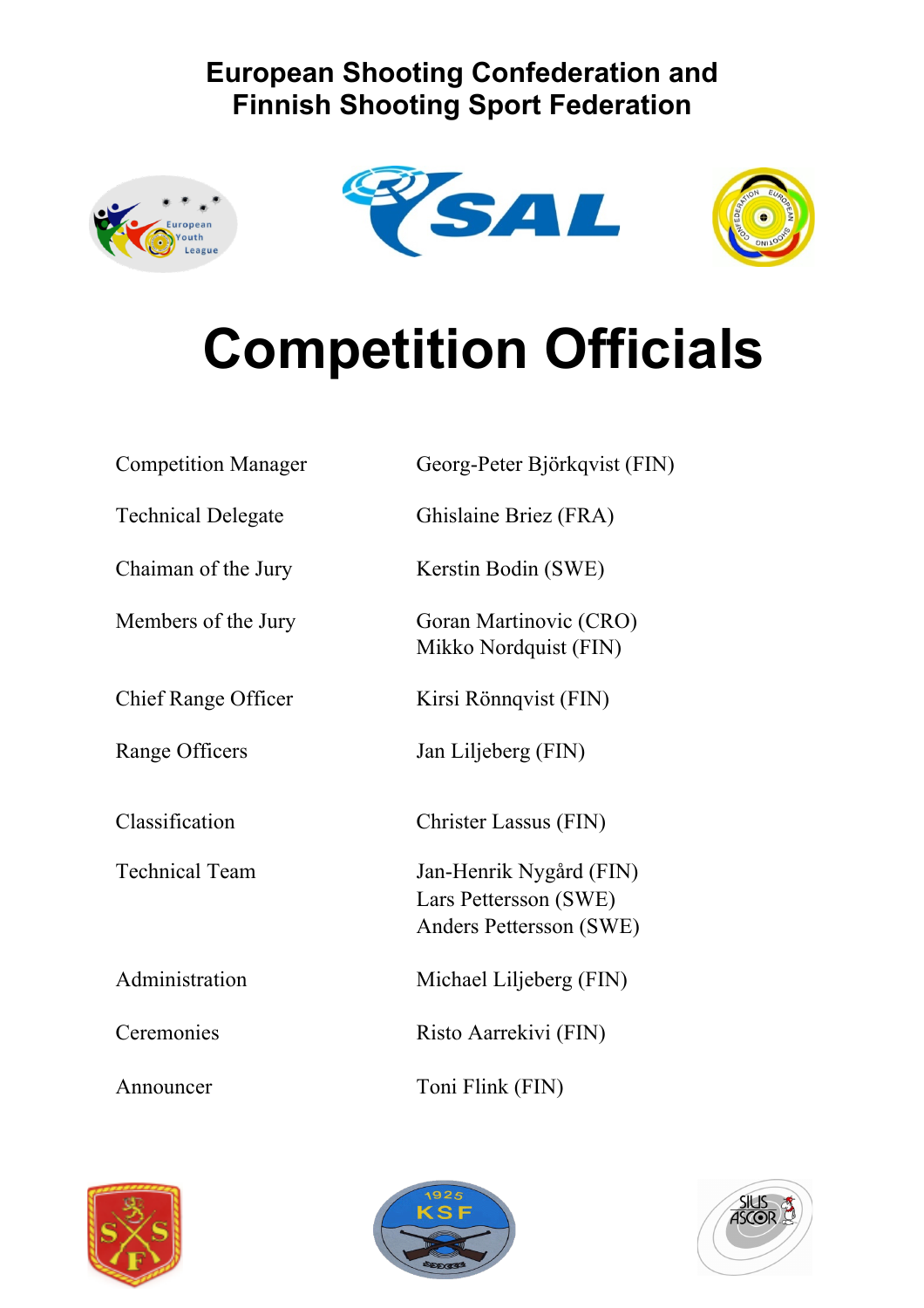





## **Final ESC Youth League - Kisakallio 2018 Programme**

| Thursday: 18 <sup>th</sup> October 2018        |       |                     |             |
|------------------------------------------------|-------|---------------------|-------------|
| - Arrival                                      |       |                     |             |
| Friday: 19 <sup>th</sup> October 2018          |       |                     |             |
| - Technical Meeting 14:00                      |       |                     |             |
| Pre-Event training 10:00 to 15:00              |       |                     |             |
| Opening ceremony at 15:30                      |       |                     |             |
| Competition                                    | 17:00 | $1-2, 3-4$          | AR G1/AP G2 |
|                                                | 18:30 | $1-2, 3-4$          | AR G2/AP G1 |
| <b>Saturday:</b> 20 <sup>th</sup> October 2018 |       |                     |             |
| Competition                                    | 09:00 | $1-3, 2-4$          | AR G1/AP G2 |
|                                                | 11:00 | $1-3, 2-4$          | AR G2/AP G1 |
|                                                |       | $14:00$ 1-4, 2-3    | AR G1/AP G2 |
|                                                | 16:00 | $1-4, 2-3$          | AR G2/AP G1 |
| Banquet                                        | 20:00 |                     |             |
| <b>Sunday:</b> $21st$ October 2016             |       |                     |             |
| Competition                                    | 09:00 | <b>Bronze Match</b> | AP          |
|                                                | 10:00 | <b>Bronze Match</b> | <b>AR</b>   |
|                                                | 11:00 | Gold Match          | AP          |
|                                                | 12:00 | Gold Match          | <b>AR</b>   |
| Prize - Awards & Closing                       |       |                     |             |

Prize - Awards & Closing ceremony





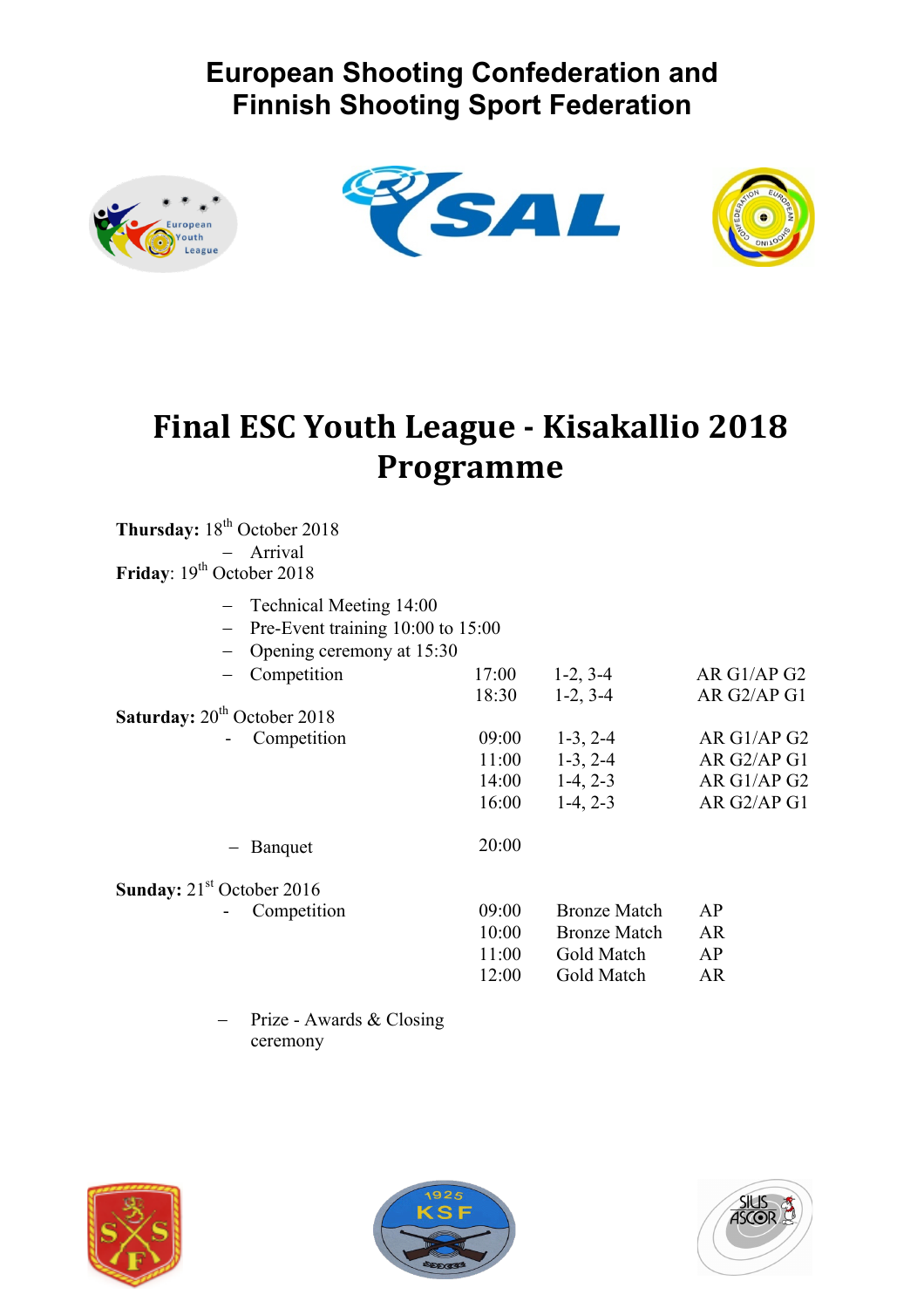





## **List of Participants**

| <b>Nation</b> | <b>StartNr</b> | Name                           | Gender | Disc. |
|---------------|----------------|--------------------------------|--------|-------|
| <b>CZE</b>    | 323            | <b>KUZARTOVA Anna</b>          | F      | P     |
| <b>CZE</b>    | 321            | <b>SOCHOR Jakub</b>            | M      | P     |
| <b>CZE</b>    | 322            | VILDOMEC Jan                   | M      | P     |
| <b>FRA</b>    | 354            | <b>CHEVALIER Lilian</b>        | M      | P     |
| <b>FRA</b>    | 351            | JEDRZEJEWSKI Camille           | F      | P     |
| <b>FRA</b>    | 353            | <b>STEPANOFF Tom</b>           | M      | P     |
| <b>FRA</b>    | 352            | <b>VENCHI ZAHM Mathilde</b>    | F      | P     |
| <b>ITA</b>    | 185            | <b>COMPOSTRINI Giulia</b>      | F      | P     |
| <b>ITA</b>    | 184            | <b>SARAVALLI Simone</b>        | M      | P     |
| <b>ITA</b>    | 186            | VECCARO Margherita Brigida     | F      | P     |
| <b>LAT</b>    | 426            | <b>GULBIS Marcis</b>           | M      | P     |
| LAT           | 424            | <b>MENDRIKE Ingrida</b>        | F      | P     |
| LAT           | 423            | VASILJEVA Aleksandra           | F      | P     |
| LAT           | 422            | <b>VDOBCENKO Laura</b>         | F      | P     |
| LTU           | 382            | <b>BELEVIČ Karol</b>           | M      | P     |
| LTU           | 381            | <b>PUCILAUSKAS Gintautas</b>   | М      | P     |
| LTU           | 383            | VAICKELIONYTĖ Ugnė             | F      | P     |
| POL           | 214            | JARISINSKA Maja                | F      | P     |
| POL           | 213            | PIERKO Zuzanna                 | F      | P     |
| POL           | 215            | PIWOWARSKI Toasz               | M      | P     |
| POL           | 217            | <b>SADOWSKI Pawel</b>          | M      | P     |
| <b>RUS</b>    | 247            | CHIKANOVA Ekaterina            | F      | P     |
| <b>RUS</b>    | 246            | KOLODA Nadezhda                | F      | P     |
| <b>RUS</b>    | 241            | KONDRASHIN Aleksandr           | M      | P     |
| <b>UKR</b>    | 401            | <b>KIHITOV HIIb</b>            | M      | P     |
| <b>UKR</b>    | 402            | SOLOVEI Ihor                   | M      | P     |
| <b>UKR</b>    | 403            | <b>VOZNIAK Mariia-Solomiia</b> | F      | P     |





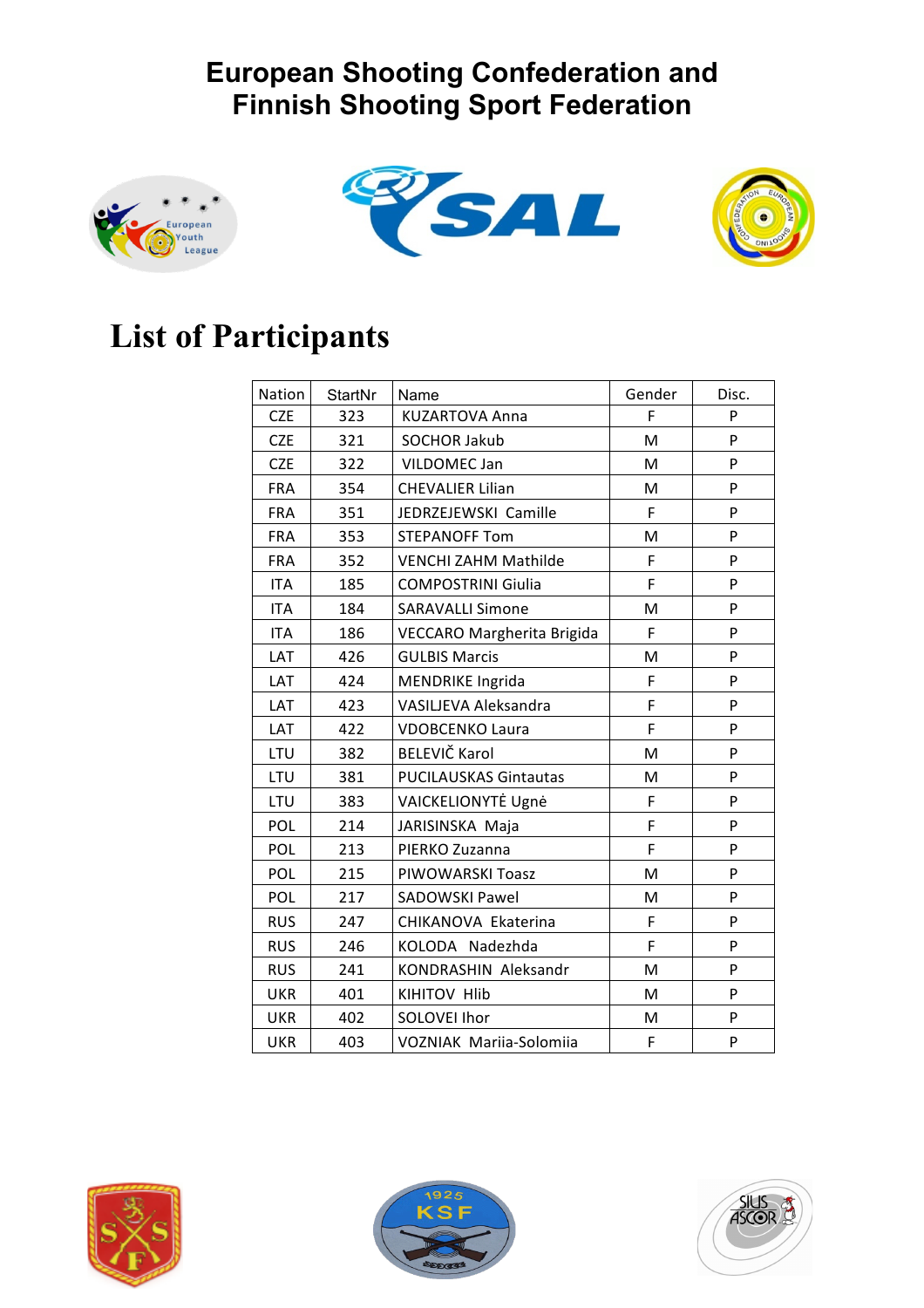





| Nation     | StartNr | Name                       | Gender | Disc.   |
|------------|---------|----------------------------|--------|---------|
| <b>AUT</b> | 103     | <b>MAIR Tobias</b>         | M      | R       |
| <b>AUT</b> | 101     | <b>MAYR Carmen</b>         | F      | $\sf R$ |
| AUT        | 104     | <b>WADLEGGER Stefan</b>    | M      | R       |
| <b>AUT</b> | 102     | <b>WAIBEL Sheileen</b>     | F      | R       |
| <b>FIN</b> | 121     | <b>HEISKANEN Essi</b>      | F      | R       |
| <b>FIN</b> | 125     | <b>KOOTA Luukas</b>        | M      | R       |
| <b>FIN</b> | 123     | <b>KOSKELA Riku</b>        | M      | R       |
| <b>FIN</b> | 124     | <b>LAITINEN Riku</b>       | M      | R       |
| <b>FIN</b> | 122     | MÄNNISTÖ Elli              | F      | R       |
| <b>HUN</b> | 153     | <b>BAJOS Gitta</b>         | F      | R       |
| <b>HUN</b> | 151     | <b>DÉNES Eszter</b>        | F      | R       |
| <b>HUN</b> | 154     | <b>HAMMERL Soma</b>        | M      | R       |
| <b>HUN</b> | 152     | MÉSZÁROS Eszter            | F      | R       |
| <b>ITA</b> | 181     | <b>BENETTI Sofia</b>       | F      | R       |
| <b>ITA</b> | 183     | <b>FORMICHELLA Carmine</b> | M      | R       |
| <b>ITA</b> | 182     | <b>GABRIELLI Nicole</b>    | F      | R       |
| POL        | 216     | <b>PIATEK Michal</b>       | M      | R       |
| POL        | 212     | PIOTROWSKA Julia           | F      | R       |
| POL        | 211     | SZUTKO Aleksandra          | F      | R       |
| <b>RUS</b> | 244     | <b>BOLOTKOVA Polina</b>    | F      | R       |
| <b>RUS</b> | 242     | GONCHARENKO Denis          | M      | R       |
| <b>RUS</b> | 245     | <b>KHARKOVA Tatiana</b>    | F      | R       |
| <b>RUS</b> | 243     | VASILYEV Alexander         | M      | R       |
| SRB        | 263     | <b>ILIC Veljko</b>         | M      | R       |
| SRB        | 261     | <b>KOLAREVIC Marija</b>    | F      | R       |
| SRB        | 264     | <b>SAVIC Dorde</b>         | M      | R       |
| SRB        | 262     | ZAVISIC Marija             | F      | R       |
| <b>SWE</b> | 291     | <b>ANDERSSON Johanna</b>   | F      | R       |
| <b>SWE</b> | 293     | <b>EKDAHL Marcus</b>       | M      | R       |
| <b>SWE</b> | 292     | <b>LINDFORS Josefine</b>   | F      | R       |





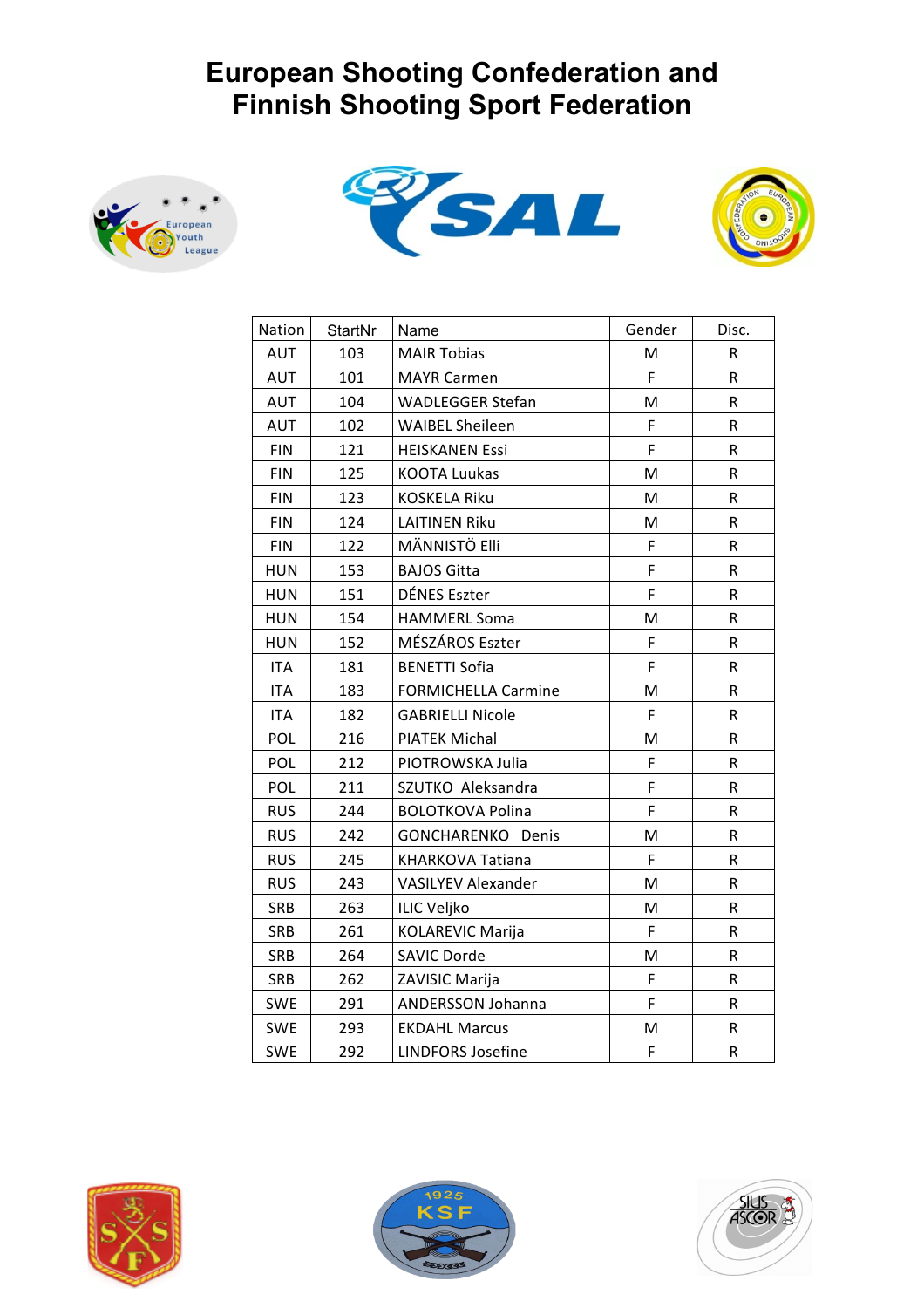



| <b>Pistol: Gold and Silver Medals</b> |              |           | <b>Rifle: Gold and Silver Medals</b> |                     |              |           |         |  |  |  |  |
|---------------------------------------|--------------|-----------|--------------------------------------|---------------------|--------------|-----------|---------|--|--|--|--|
| Teams:                                | Match points | Shoot off | Ranking                              | Teams:              | Match points | Shoot off | Ranking |  |  |  |  |
| <b>UKRAINE</b>                        | 73           |           |                                      | <b>IRUSSIA</b>      | 74           |           |         |  |  |  |  |
| <b>RUSSIA</b>                         | 47           |           | 2                                    | <b>SERBIA</b>       | 46           |           |         |  |  |  |  |
| Pistol: Bronze Medal                  |              |           |                                      | Rifle: Bronze Medal |              |           |         |  |  |  |  |
| Teams:                                | Match points | Shoot off | Ranking                              | Teams:              | Match points | Shoot off | Ranking |  |  |  |  |
| <b>CZECH REPUBLIC</b>                 | 60           | 6         | 3                                    | <b>I</b> ITALY      | 61           |           |         |  |  |  |  |
| <b>ITALY</b>                          | 60           |           | 4                                    | <b>SWEDEN</b>       | 59           |           |         |  |  |  |  |

#### **PISTOL: Group 1**

| Teams:                     | Winners | Winners totalMatch points |              | Total: | Ranking |
|----------------------------|---------|---------------------------|--------------|--------|---------|
| UKRAINE (T1)               | $1+1+1$ |                           | $20+20+15$   | 55     |         |
| <b>CZECH REPUBLIC (T3)</b> | $1+0+0$ |                           | $20+4+7$     | 31     |         |
| FRANCE (T4)                | $0+1+0$ |                           | $4+18+9$     | 31     |         |
| POLAND (2)                 | $0+0+1$ |                           | $4 + 6 + 17$ | 27     |         |

#### **PISTOL: Group 2**

| Teams:             | <b>Winners</b> | Winners totalMatch points |           | Total | Ranking |
|--------------------|----------------|---------------------------|-----------|-------|---------|
| <b>RUSSIA (T4)</b> | $1+1+1$        |                           | 15+21+22  | 58    |         |
| <b>ITALY (T3)</b>  | $0+1+1$        |                           | $9+21+17$ |       |         |
| LITHUANIA (T2)     | $1+0+0$        |                           | $17+3+7$  | 27    |         |
| LATVIA (T1)        | $0+0+0$        |                           | $7+3+2$   | 12    |         |

#### **RIFLE: Group 1**

| Teams:             | Winners | Winners totalMatch points |               | Total: | Ranking |
|--------------------|---------|---------------------------|---------------|--------|---------|
| <b>SERBIA (T2)</b> | $1+1+0$ |                           | 18+16+12      | 46     |         |
| <b>SWEDEN (T4)</b> | $1+0+1$ |                           | $12 + 8 + 19$ | 39     |         |
| HUNGARY (T3)       | $0+1+1$ |                           | $12+12+12$    | 36     |         |
| FINLAND (T1)       | $0+0+0$ |                           | $6+12+5$      | 23     |         |

#### **RIFLE: Group 2**

| Teams:             | Winners | Winners totalMatch points |              | Total | Ranking |
|--------------------|---------|---------------------------|--------------|-------|---------|
| <b>RUSSIA (T4)</b> | $1+0+1$ |                           | $16+12+18$   | 46    |         |
| <b>ITALY (T2)</b>  | $0+1+1$ |                           | $12+12+16$   | 40    |         |
| POLAND (T1)        | $1+0+0$ |                           | $12+12+6$    | 30    |         |
| AUSTRIA (T3)       | $0+1+0$ |                           | $8 + 12 + 8$ | 28    |         |





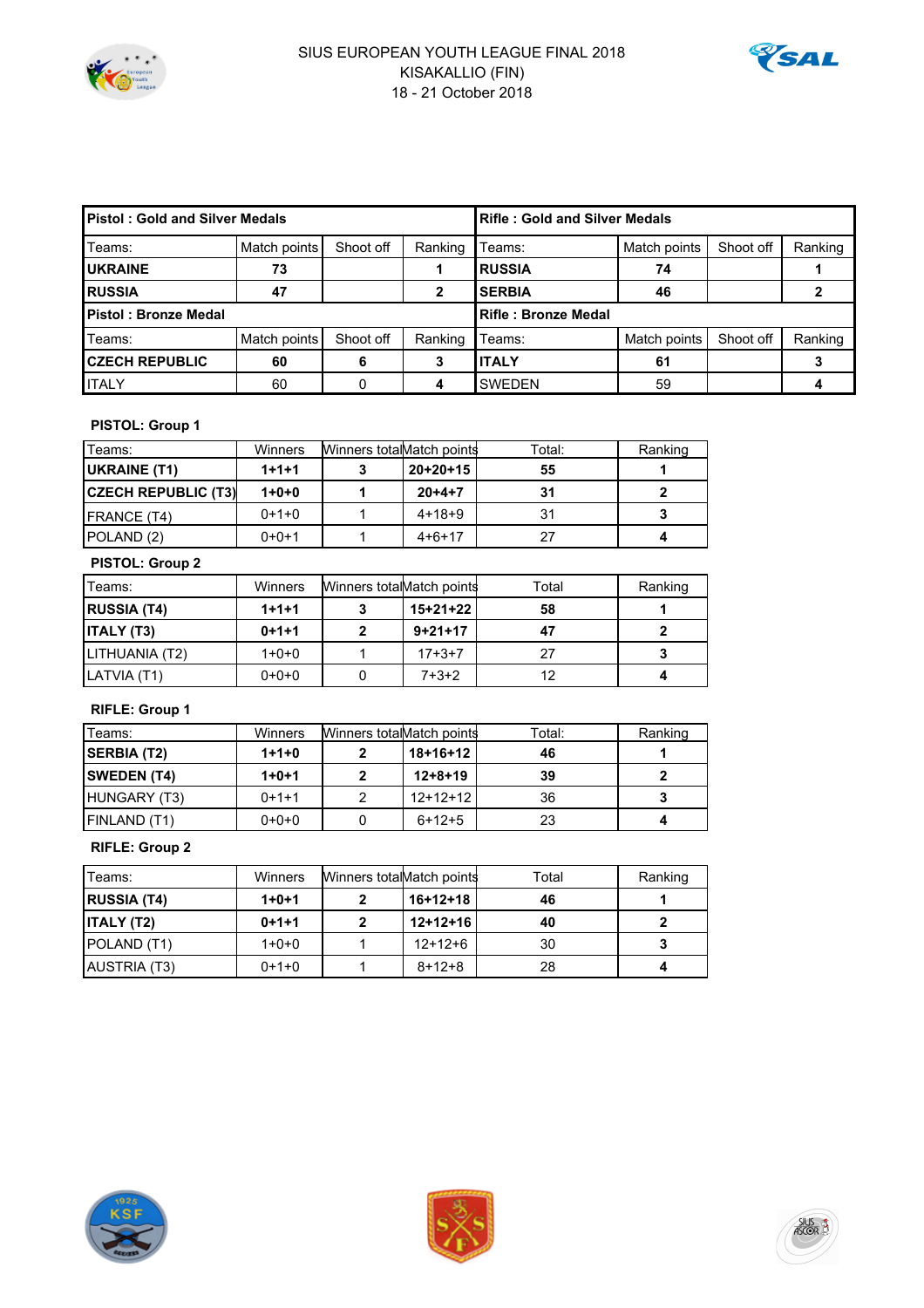



## **PISTOL - Gold / Silver Match**

|                |                          |                           |          |           |             |              |                         |             |                | set   set   set   set   set   set   set   set   set   set   set   set   set   set   set   set   set   set   set |              |             |                |              |    |    |                |                |                |          |                |                |
|----------------|--------------------------|---------------------------|----------|-----------|-------------|--------------|-------------------------|-------------|----------------|-----------------------------------------------------------------------------------------------------------------|--------------|-------------|----------------|--------------|----|----|----------------|----------------|----------------|----------|----------------|----------------|
|                |                          |                           |          | 3         |             | 5.           | 6                       |             | 8              | 9                                                                                                               | 10           | 11          | 12             | 13           | 14 | 15 | 16 I           | 17             | 18             | 19       | l 20           |                |
| <b>UKRAINE</b> | <b>SOLOVEI Ihor</b>      |                           | 2        | 2         | 2           | $\mathbf{2}$ | 2                       | 2           | 2 <sub>1</sub> | $\mathbf{2}$                                                                                                    | 2            | 0           |                | 2            |    |    | 0              | 0              | 0              | 2        | 0              | 25             |
| <b>RUSSIA</b>  | KONDRASHIN Aleksandr     | $\bf{0}$                  | 0        | 0         | 0           | $\bf{0}$     | 0                       | $\bf{0}$    | $\bf{0}$       | $\bf{0}$                                                                                                        | $\bf{0}$     | $\mathbf 2$ | $\overline{2}$ | $\bf{0}$     |    | 2  | 2 <sup>1</sup> | $\overline{2}$ | $\overline{2}$ | $\bf{0}$ | 2 <sub>1</sub> | 15             |
|                |                          |                           |          |           |             |              |                         |             |                |                                                                                                                 |              |             |                |              |    |    |                |                |                |          |                |                |
| <b>UKRAINE</b> | <b>KIHITOV HIIb</b>      | $\bf{0}$                  | 2        | 2         | 2           | $\mathbf{2}$ | 2                       | 0           | $\bf{0}$       | $\mathbf{2}$                                                                                                    | $\mathbf{2}$ | 0           | 2              | $\mathbf{2}$ | 2  | 2  | $\mathbf{2}$   | $\bf{0}$       | 2              | 0        | $\mathbf{0}$   | 26             |
| <b>RUSSIA</b>  | KOLODA Nadezhda          | 2                         | 0        | 0         | 0           | $\mathbf{0}$ | $\Omega$                | $\mathbf 2$ | 2 <sup>1</sup> | $\bf{0}$                                                                                                        | $\bf{0}$     | 2           |                | $\Omega$     |    |    | 0              | $\overline{2}$ | $\bf{0}$       | 2        | 2 <sup>1</sup> | 14             |
|                |                          |                           |          |           |             |              |                         |             |                |                                                                                                                 |              |             |                |              |    |    |                |                |                |          |                |                |
| .              | $\cdots$ $\sim$ $\cdots$ | $\mathbf{1}$ $\mathbf{2}$ | $\Omega$ | $\bigcap$ | <u>_ດ  </u> |              | <b>0000000000000000</b> |             |                | اد اماما د اماما د اد اد اد                                                                                     |              |             |                |              |    |    |                |                |                |          |                | $2$ $\sqrt{2}$ |

| <b>UKRAINE</b> | <b>VOZNIAK Marija-Solomija</b> |          |          |  |  | $0121$ | 2 <sup>1</sup> |              | $\begin{array}{c c c c c} \hline \textbf{1} & \textbf{2} & \textbf{1} & \textbf{2} & \textbf{0} & \textbf{1} \\ \hline \end{array}$ | 2 <sup>1</sup> | $01$ 0 | <u>າ</u> ເ | 2 <sup>1</sup> |  |    |
|----------------|--------------------------------|----------|----------|--|--|--------|----------------|--------------|-------------------------------------------------------------------------------------------------------------------------------------|----------------|--------|------------|----------------|--|----|
| <b>RUSSIA</b>  | <b>CHIKANOVA Ekaterina</b>     | $\bf{0}$ | $\bf{0}$ |  |  | 0200   |                | $\mathbf{0}$ | 0121                                                                                                                                |                |        | 022201     | 0 <sup>1</sup> |  | 18 |

| UKR | <b>RUS</b> |
|-----|------------|
|     |            |





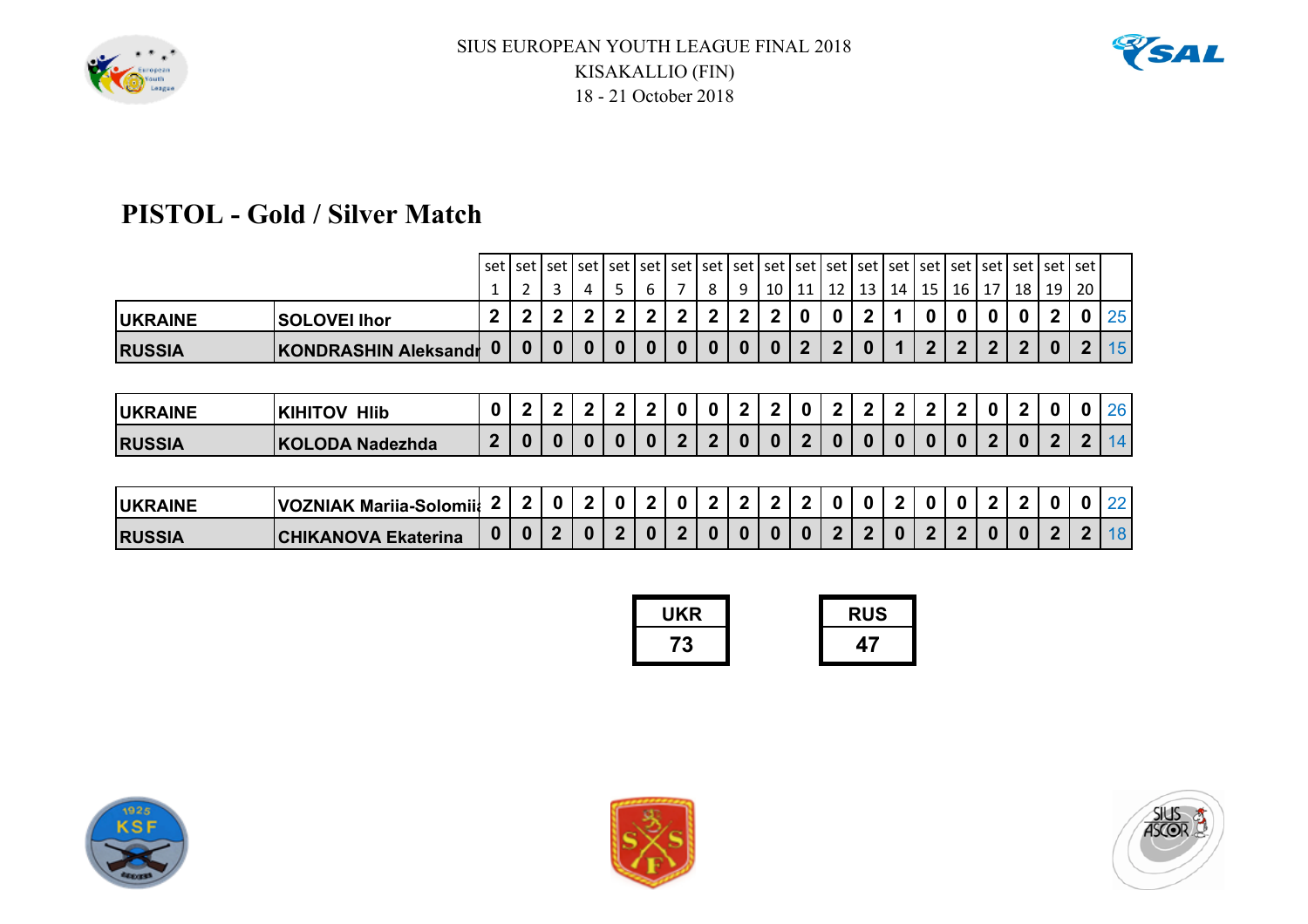



## **PISTOL - Bronze Match**

|                                    |                                      | set l            |   |   |   |              |   |              |    |    |              |    | set   set   set   set   set   set   set   set   set   set   set   set   set   set   set   set   set   set |    |    |    |              |                    |              |              |    | SO.  |
|------------------------------------|--------------------------------------|------------------|---|---|---|--------------|---|--------------|----|----|--------------|----|-----------------------------------------------------------------------------------------------------------|----|----|----|--------------|--------------------|--------------|--------------|----|------|
|                                    |                                      |                  |   | 3 | 4 | 5            | 6 | 8            | -9 | 10 |              | 12 | 13                                                                                                        | 14 | 15 | 16 |              | $\vert$ 18 $\vert$ | 19           | 20           |    |      |
| <b>CZECH REPUBLIC VILDOMEC Jan</b> |                                      | 0                | 2 |   |   | 0            | 0 | 2            |    |    |              | 0  |                                                                                                           | 0  | 2  | 0  | $\mathbf{0}$ | $\mathbf 2$        | 0            |              |    | 10,4 |
| <b>ITALY</b>                       | <b>SARAVALLI Simone</b>              | 2                | U |   | 0 | $\mathbf{2}$ | 2 | $\bf{0}$     |    | 2  | $\mathbf{2}$ | 2  | 2                                                                                                         | 2  | 0  | 2  | 2            | 0                  | $\mathbf{2}$ |              | 23 | 10,1 |
|                                    |                                      |                  |   |   |   |              |   |              |    |    |              |    |                                                                                                           |    |    |    |              |                    |              |              |    |      |
|                                    | <b>CZECH REPUBLIC KUZARTOVA Anna</b> | $\mathbf 2$      |   |   | 2 | $\mathbf{2}$ | 2 | 0            | 2  |    |              |    | 2                                                                                                         | 2  | כי | 0  | $\mathbf{2}$ | $\overline{2}$     | $\mathbf{2}$ | $\mathbf{2}$ | 28 | 10,3 |
| <b>ITALY</b>                       | <b>CAMPOSTRINI Giulia</b>            | $\boldsymbol{0}$ |   |   | 0 | $\bf{0}$     | 0 | $\mathbf{2}$ | 0  | כי |              | 2  | 0                                                                                                         | 0  |    | כי | 0            | 0                  | 0            |              |    | 9,0  |
|                                    |                                      |                  |   |   |   |              |   |              |    |    |              |    |                                                                                                           |    |    |    |              |                    |              |              |    |      |

| <b>CZECH REPUBLIC SOCHOR Jakub</b> |                           |  |  |  |  | 0 | 0 | $\mathbf{0}$ | 0 |              | n |              |  |   |       |     |
|------------------------------------|---------------------------|--|--|--|--|---|---|--------------|---|--------------|---|--------------|--|---|-------|-----|
| <b>ITALY</b>                       | <b>VECCARO Margherita</b> |  |  |  |  |   |   |              |   | $\mathbf{u}$ |   | $\mathsf{A}$ |  | n | 01251 | 9.6 |

|   | C.ZE | IΤΔ |  |
|---|------|-----|--|
| 2 |      |     |  |





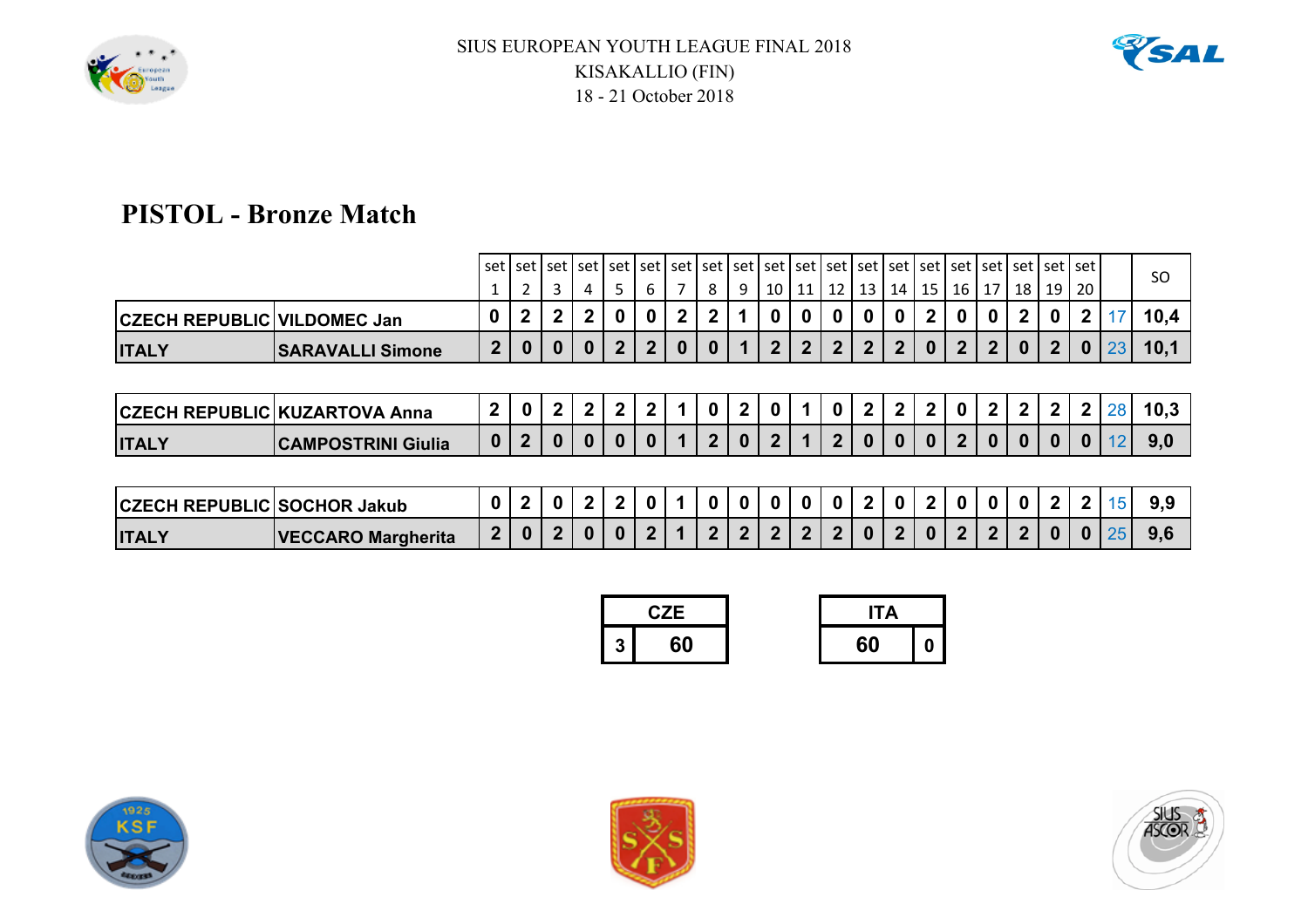



## **RIFLE - Gold / Silver Match**

|               |                         |                | set   set   set   set   set   set   set   set   set   set   set   set   set   set   set   set   set   set   set   set   set |              |      |              |              |   |                |                     |              |                |                 |                |              |              |                |              |                |                      |                |             |
|---------------|-------------------------|----------------|-----------------------------------------------------------------------------------------------------------------------------|--------------|------|--------------|--------------|---|----------------|---------------------|--------------|----------------|-----------------|----------------|--------------|--------------|----------------|--------------|----------------|----------------------|----------------|-------------|
|               |                         |                | ∍                                                                                                                           | 3            |      | 5.           | 6            |   | 8              | 9                   | 10           | 11             | 12 <sub>1</sub> | 13             | 14           | 15           | 16 I           | 17           | 18             | 19                   | <b>20</b>      |             |
| <b>SERBIA</b> | <b>KOLAREVIC Marija</b> | 0              | $\overline{2}$                                                                                                              | $\bf{0}$     |      |              |              | 0 | $\bf{0}$       | 0                   | $\mathbf{2}$ | $\bf{0}$       |                 | $\overline{2}$ | 2            | 0            | $\mathbf{2}$   | $\mathbf 2$  | 0              |                      |                | 15          |
| <b>RUSSIA</b> | <b>KHARKOVA Tatiana</b> | $\mathbf{2}$   | $\bf{0}$                                                                                                                    | 2            |      | 2            |              | 2 | 2 <sub>1</sub> | $\overline{2}$      | $\bf{0}$     | $\overline{2}$ | $\overline{2}$  | $\bf{0}$       | $\Omega$     | $\mathbf 2$  | $\bf{0}$       | $\bf{0}$     | $\mathbf{2}$   |                      |                | $2 \mid 25$ |
|               |                         |                |                                                                                                                             |              |      |              |              |   |                |                     |              |                |                 |                |              |              |                |              |                |                      |                |             |
| <b>SERBIA</b> | <b>ZAVISIC Marija</b>   | $\bf{0}$       | $\bf{0}$                                                                                                                    | 0            | 2    | $\mathbf{2}$ | 0            | 2 |                | 0                   | 0            | 0              |                 | $\Omega$       | 2            | $\bf{0}$     | 2 <sup>1</sup> | $\mathbf{2}$ | $\bf{0}$       | 2                    | 0              | 15          |
| <b>RUSSIA</b> | <b>BOLOTKOVA Polina</b> | $\mathbf{2}$   | $\overline{2}$                                                                                                              | $\mathbf{2}$ | 0    | $\bf{0}$     | $\mathbf{c}$ | 0 |                | $\mathbf{2}$        | $\mathbf{2}$ | $\mathbf{2}$   | $\overline{2}$  | $2^{\circ}$    | <sup>0</sup> | $\mathbf{p}$ | $\bf{0}$       | 0            | $\overline{2}$ | 0                    | 2 <sub>1</sub> | 25          |
|               |                         |                |                                                                                                                             |              |      |              |              |   |                |                     |              |                |                 |                |              |              |                |              |                |                      |                |             |
| P             | III IA V. PL.           | 2 <sup>1</sup> |                                                                                                                             | n In I       | ່າ I |              | 201          |   |                | chiala ciala inilat |              |                |                 |                |              |              |                |              |                | n n   2   n   n   16 |                |             |

| <b>SERBIA</b> | Veliko<br><b>ILIC</b>     |              |  |   |  | ີ            | n. | $\bf{0}$ |                | 0 <sup>1</sup> |              |         | 0 | $\bf{0}$ | $\mathbf{0}$ |              | $\mathbf{0}$ | 0 |     |
|---------------|---------------------------|--------------|--|---|--|--------------|----|----------|----------------|----------------|--------------|---------|---|----------|--------------|--------------|--------------|---|-----|
| <b>RUSSIA</b> | <b>VASILYEV Alexander</b> | $\mathbf{0}$ |  | n |  | $\mathsf{A}$ |    |          | 0 <sup>1</sup> | 2 L            | $\mathbf{0}$ | 121212N |   |          |              | $\mathbf{0}$ |              |   | 241 |

| <b>SRB</b> | <b>RUS</b> |
|------------|------------|
|            |            |





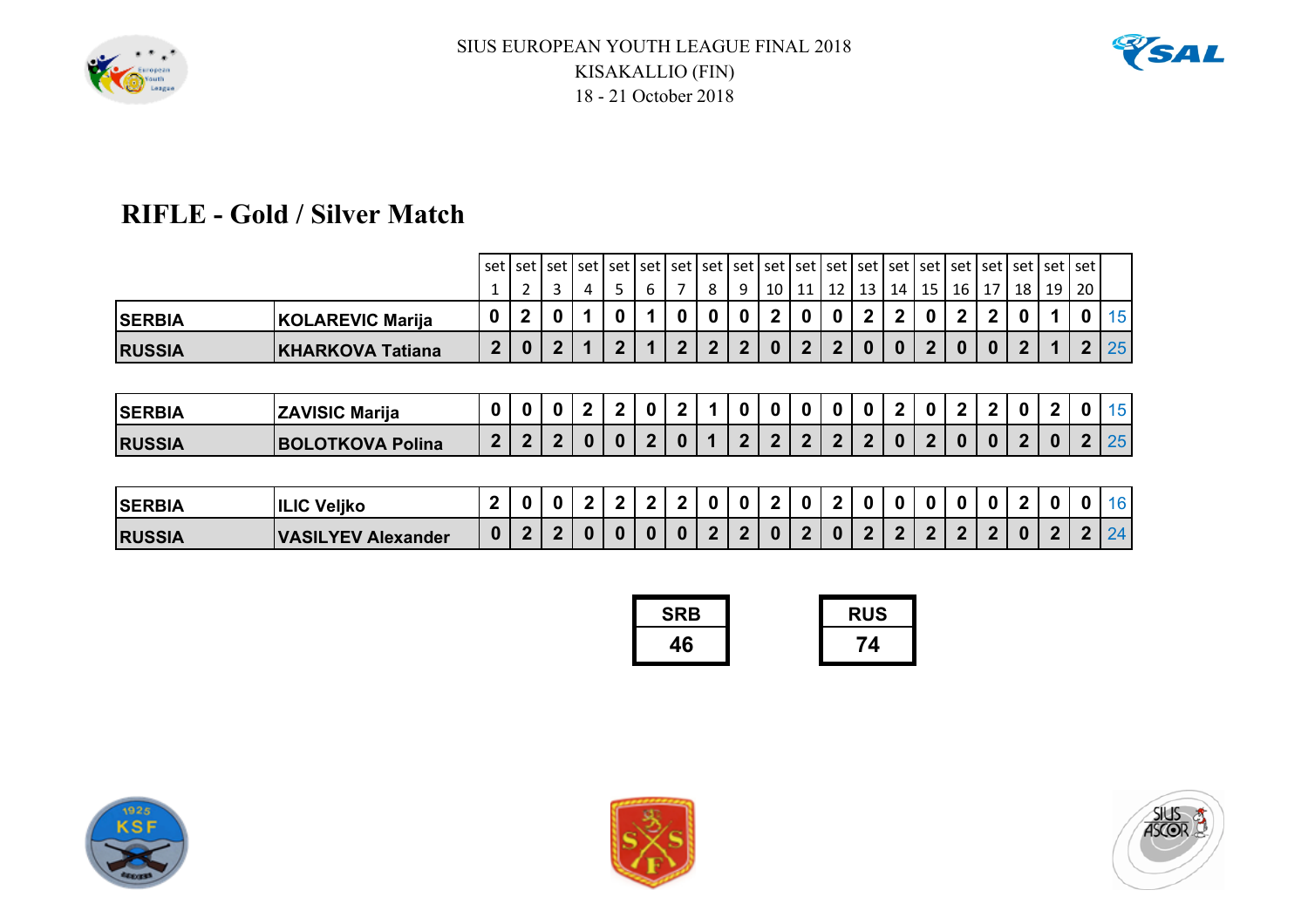



### **RIFLE - Bronze Match**

|               |                            |                | set I set I  |                |              |                |              |   |          | l set l set l set l set l set l set l set l set l set l set l set l set l set l set l set l set l set l set l |              |              |              |                |                 |    |              |              |             |             |              |                 |
|---------------|----------------------------|----------------|--------------|----------------|--------------|----------------|--------------|---|----------|---------------------------------------------------------------------------------------------------------------|--------------|--------------|--------------|----------------|-----------------|----|--------------|--------------|-------------|-------------|--------------|-----------------|
|               |                            |                | 2            | 3              | 4            | 5.             | 6            | 7 | 8        | 9                                                                                                             | 10           | 11           |              | $12$   13      | 14 <sup>1</sup> | 15 | 16   17      |              | 18   19     |             | <b>20</b>    |                 |
| <b>SWEDEN</b> | <b>ANDERSSON Johanna</b>   | 2              | 2            | 0              |              | $2^{\circ}$    | 0            | 0 | 2        | $\mathbf{2}$                                                                                                  | 0            | $\mathbf{2}$ | $\mathbf{2}$ | $\mathbf{2}$   | 0               | 2  |              | $\mathbf{2}$ |             | 0           |              | 24              |
| <b>ITALY</b>  | <b>BENETTI Sofia</b>       | 0              | $\bf{0}$     | 2              | 2            | 0              | $\mathbf{c}$ | 2 | $\bf{0}$ | 0                                                                                                             | 2            | 0            | 0            | 0              |                 | 0  |              | 0            |             |             |              | 16 <sup>°</sup> |
|               |                            |                |              |                |              |                |              |   |          |                                                                                                               |              |              |              |                |                 |    |              |              |             |             |              |                 |
| <b>SWEDEN</b> | <b>LINDFORS Josefine</b>   |                | 0            | 0              | 0            | $2^{\circ}$    | 2            | 2 | 0        | 2 <sup>1</sup>                                                                                                | 0            | 0            | 0            | 0              | 0               |    |              | $\mathbf{2}$ | 0           | $\mathbf 2$ |              | 17              |
| <b>ITALY</b>  | <b>GABRIELLI Nicole</b>    |                | $\mathbf{2}$ | $\mathbf{p}$   | 2            | 0              |              |   |          |                                                                                                               | 2            | 2            | 2            | $\mathbf{2}$   | 2               |    | 0            | O            |             | U           |              | 23              |
|               |                            |                |              |                |              |                |              |   |          |                                                                                                               |              |              |              |                |                 |    |              |              |             |             |              |                 |
| <b>SWEDEN</b> | <b>EKDAHL Marcus</b>       |                | 2            | 0              |              | 0              | 2            |   |          | 0                                                                                                             | 0            | 2            |              | 0              | 2               |    |              | 0            | $\mathbf 2$ | 2           |              | 18              |
| <b>ITALY</b>  | <b>FORMICHELLA Carmine</b> | 2 <sup>1</sup> | $\bf{0}$     | $\overline{2}$ | $\mathbf{2}$ | 2 <sup>1</sup> | 0            |   |          | 2 <sup>1</sup>                                                                                                | $\mathbf{P}$ |              |              | $\overline{2}$ | 0               |    | $\mathbf{P}$ | $\mathbf{2}$ | 0           |             | $\mathbf{p}$ | 22 <sub>1</sub> |

| Team A | Team B |
|--------|--------|
|        |        |





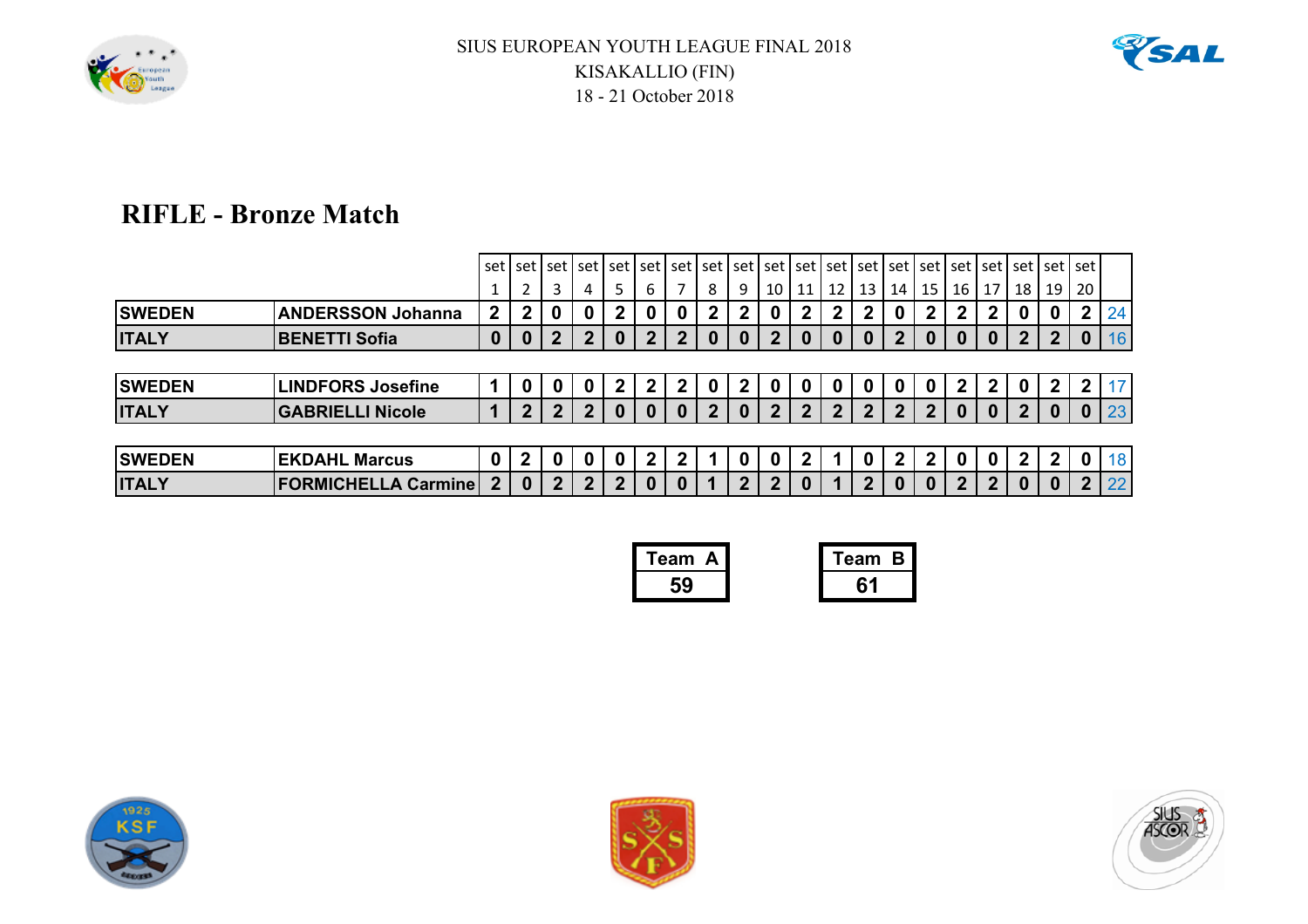



|                                       | <b>FP</b>      | <b>Name</b>                | S <sub>1</sub>      | S <sub>2</sub>        | S3                    | S <sub>4</sub>          | SO                   | <b>Point</b>            | Point                   | SO                  | S <sub>4</sub>      | S <sub>3</sub>          | S <sub>2</sub>        | S <sub>1</sub>          | <b>Name</b>                  | <b>FP</b>      |
|---------------------------------------|----------------|----------------------------|---------------------|-----------------------|-----------------------|-------------------------|----------------------|-------------------------|-------------------------|---------------------|---------------------|-------------------------|-----------------------|-------------------------|------------------------------|----------------|
|                                       | $\overline{2}$ | <b>KOSKELA Riku</b>        | 101,9               | 102,3                 | 103,4                 | 103,3                   |                      |                         |                         |                     | 103                 | 105,6                   | 103,8                 | 103,5                   | <b>KOLAREVIC Marija</b>      | 3              |
|                                       |                |                            | $\mathbf{0}$        | $\mathbf{0}$          | $\mathbf{0}$          | $2^{1}$                 |                      | $\overline{2}$          | $6 \overline{6}$        |                     | $\mathbf 0$         | $\overline{2}$          | $\overline{2}$        | 2 <sup>1</sup>          |                              |                |
| $\blacktriangleright$                 | 4              | <b>HEISKANEN Essi</b>      | 100,7               | 101.4                 | 100,6                 | 103,7                   |                      |                         |                         |                     | 102,8               | 102                     | 102,4                 | 102,6                   | <b>ILIC Veljko</b>           | 5              |
|                                       |                |                            | $\mathbf{0}$        | $\mathbf{0}$          | $\mathbf{0}$          | $\overline{2}$          |                      | $\overline{2}$          | $6 \overline{6}$        |                     | $\mathbf{0}$        | 2 <sup>1</sup>          | $\overline{2}$        | 2 <sup>1</sup>          |                              |                |
| <b>MATCH</b>                          | 6              | MÄNNISTÖ Elli              | 103,8               | 102,1                 | 102,8                 | 103                     |                      |                         |                         |                     | 104,7               | 103,5                   | 102,9                 | 102                     | ZAVISIC Marija               | $\overline{7}$ |
| $\mathbf{r}$<br>$\blacksquare$        |                |                            | $\overline{2}$      | $\mathbf{0}$          | $\mathbf{0}$          | $\mathbf{0}$            |                      | $\overline{2}$          | $6\overline{6}$         |                     | $\overline{2}$      | $\overline{2}$          | $\overline{2}$        | $\Omega$                | <b>SERBIA</b>                |                |
|                                       | R1             | <b>FINLAND</b>             |                     |                       |                       |                         | $\bf{0}$             | 6                       | 18                      | $\mathbf{0}$        |                     |                         |                       |                         |                              | R <sub>2</sub> |
| GROUP                                 | <b>FP</b>      | Name                       | S <sub>1</sub>      | S <sub>2</sub>        | S <sub>3</sub>        | <b>S4</b>               | SO                   | <b>Point</b>            | Point                   | SO                  | S <sub>4</sub>      | S <sub>3</sub>          | S <sub>2</sub>        | S <sub>1</sub>          | <b>Name</b>                  | <b>FP</b>      |
|                                       | 9              | DÉNES Eszter               | 103,5               | 103,9                 | 102,7                 | 100,6                   | 8,9                  |                         |                         | 10,3                | 105,4               | 100,2                   | 102,8                 | 102,1                   | ANDERSSON Johanna            | 10             |
|                                       |                |                            | $\overline{2}$      | $\overline{2}$        | $\overline{2}$        | $\mathbf{0}$            | $\mathbf{0}$         | $6\overline{}$          | $\overline{2}$          | $\mathbf{1}$        | $\overline{2}$      | $\mathbf{0}$            | $\mathbf 0$           | $\mathbf{0}$            |                              |                |
| <b>RIFLE</b>                          | 11             | <b>BAJOS Gitta</b>         | 100,7               | 101,8                 | 102                   | 104,7                   | 10,1                 |                         |                         | 10,4                | 102,3               | 104,2                   | 103,1                 | 101,9                   | <b>LINDFORS Josefine</b>     | 12             |
|                                       |                |                            | $\mathbf{0}$<br>103 | $\mathbf{0}$<br>103,2 | $\mathbf{0}$<br>103,5 | $\overline{2}$<br>104,1 | $\mathbf{0}$<br>10,4 | $\overline{2}$          | $6 \overline{6}$        | $\mathbf{1}$<br>9,6 | $\mathbf{0}$<br>102 | $\overline{2}$<br>101,5 | $\overline{2}$<br>104 | 2 <sup>1</sup><br>103,4 |                              |                |
|                                       | 13             | <b>HAMMERL Soma</b>        | $\mathbf{0}$        | $\mathbf{0}$          | $\overline{2}$        | $\overline{2}$          | $\mathbf{1}$         | $\overline{4}$          | $\overline{4}$          | $\bf{0}$            | $\mathbf{0}$        | $\mathbf{0}$            | $\overline{2}$        | 2 <sup>1</sup>          | <b>EKDAHL Marcus</b>         | 14             |
|                                       | R <sub>3</sub> | <b>HUNGARY</b>             |                     |                       |                       |                         | $\mathbf{1}$         | 12                      | 12                      | $\overline{2}$      |                     |                         |                       |                         | <b>SWEDEN</b>                | R4             |
|                                       |                |                            |                     |                       |                       |                         |                      |                         |                         |                     |                     |                         |                       |                         |                              |                |
|                                       |                |                            |                     |                       |                       |                         |                      |                         |                         |                     |                     |                         |                       |                         |                              |                |
|                                       | <b>FP</b>      | Name                       | S <sub>1</sub>      | S <sub>2</sub>        | S <sub>3</sub>        | S <sub>4</sub>          | <b>SO</b>            | <b>Point</b>            | Point                   | SO                  | S <sub>4</sub>      | S3                      | S <sub>2</sub>        | S <sub>1</sub>          | Name                         | <b>FP</b>      |
|                                       | 17             | <b>VDOBCENKO Laura</b>     | 91                  | 89<br>$\mathbf{0}$    | 89<br>$\mathbf{0}$    | 92                      |                      |                         |                         |                     | 87<br>$\mathbf{0}$  | 91                      | 93                    | 90<br>$\Omega$          | <b>PUCILAUSKAS Gintautas</b> | 18             |
| F                                     |                |                            | $\overline{2}$      | 87                    | 87                    | $\overline{2}$          |                      | $\overline{4}$          | $\overline{4}$          |                     | 93                  | $\overline{2}$          | $\overline{2}$<br>91  |                         |                              |                |
|                                       | 19             | <b>GULBIS Marcis</b>       | 88<br>$\mathbf{0}$  | $\mathbf{0}$          | $\mathbf{0}$          | 90<br>$\mathbf 0$       |                      | $\overline{0}$          | $\overline{\mathbf{8}}$ |                     | $\overline{2}$      | 92<br>$\overline{2}$    | $\overline{2}$        | 90<br>2 <sup>1</sup>    | <b>BELEVIC Karol</b>         | 20             |
|                                       |                |                            | 89                  | 89                    | 87                    | 95                      |                      |                         |                         |                     | 87                  | 89                      | 89                    | 90                      |                              |                |
| <b>MATCH</b>                          | 21             | <b>MENDRIKE Ingrida</b>    | $\mathbf{0}$        | $\mathbf{1}$          | $\mathbf{0}$          | $\overline{2}$          |                      | $\overline{\mathbf{3}}$ | 5 <sup>1</sup>          |                     | $\mathbf{0}$        | 2 <sup>2</sup>          | $\mathbf{1}$          | 2 <sup>1</sup>          | VAICKELIONYTĖ Ugnė           | 22             |
| $\mathbf{I}$<br>$\mathbf{\mathsf{N}}$ | <b>P1</b>      | <b>LATVIA</b>              |                     |                       |                       |                         | $\mathbf{0}$         | $\overline{7}$          | 17                      | $\mathbf{0}$        |                     |                         |                       |                         | <b>LITHUANIA</b>             | <b>P2</b>      |
|                                       | <b>FP</b>      | Name                       | S <sub>1</sub>      | S <sub>2</sub>        | S <sub>3</sub>        | S <sub>4</sub>          | SO                   | <b>Point</b>            | Point                   | SO                  | S <sub>4</sub>      | S <sub>3</sub>          | S <sub>2</sub>        | S <sub>1</sub>          | Name                         | <b>FP</b>      |
|                                       |                |                            | 88                  | 91                    | 94                    | 96                      |                      |                         |                         |                     | 94                  | 94                      | 97                    | 92                      |                              |                |
| GROUP                                 | 24             | <b>CAMPOSTRINI Giulia</b>  | $\mathbf{0}$        | $\mathbf{0}$          | $\mathbf{1}$          | $\overline{2}$          |                      | $\overline{\mathbf{3}}$ | 5 <sub>5</sub>          |                     | $\mathbf{0}$        | $\mathbf{1}$            | $\overline{2}$        | 2 <sup>1</sup>          | KOLODA Nadezhda              | 25             |
|                                       |                |                            | 92                  | 90                    | 88                    | 92                      |                      |                         |                         |                     | 98                  | 95                      | 95                    | 95                      |                              |                |
|                                       | 26             | VECCARO Margherita Brigida | $\mathbf{0}$        | $\mathbf{0}$          | $\mathbf{0}$          | $\mathbf{0}$            |                      | $\overline{0}$          | $\bf{8}$                |                     | $\overline{2}$      | 2 <sup>2</sup>          | $\overline{2}$        | 2 <sup>1</sup>          | KONDRASHIN Aleksandr         | 27             |
| <b>PISTOL</b>                         |                |                            | 96                  | 94                    | 94                    | 96                      |                      |                         |                         |                     | 94                  | 96                      | 92                    | 90                      |                              |                |
|                                       | 28             | <b>SARAVALLI Simone</b>    | $\overline{2}$      | $\overline{2}$        | $\mathbf{0}$          | $\overline{2}$          |                      | $6\phantom{1}$          | 2 <sub>2</sub>          |                     | $\mathbf{0}$        | 2 <sup>2</sup>          | $\mathbf{0}$          | $\mathbf{0}$            | <b>CHIKANOVA Ekaterina</b>   | 29             |





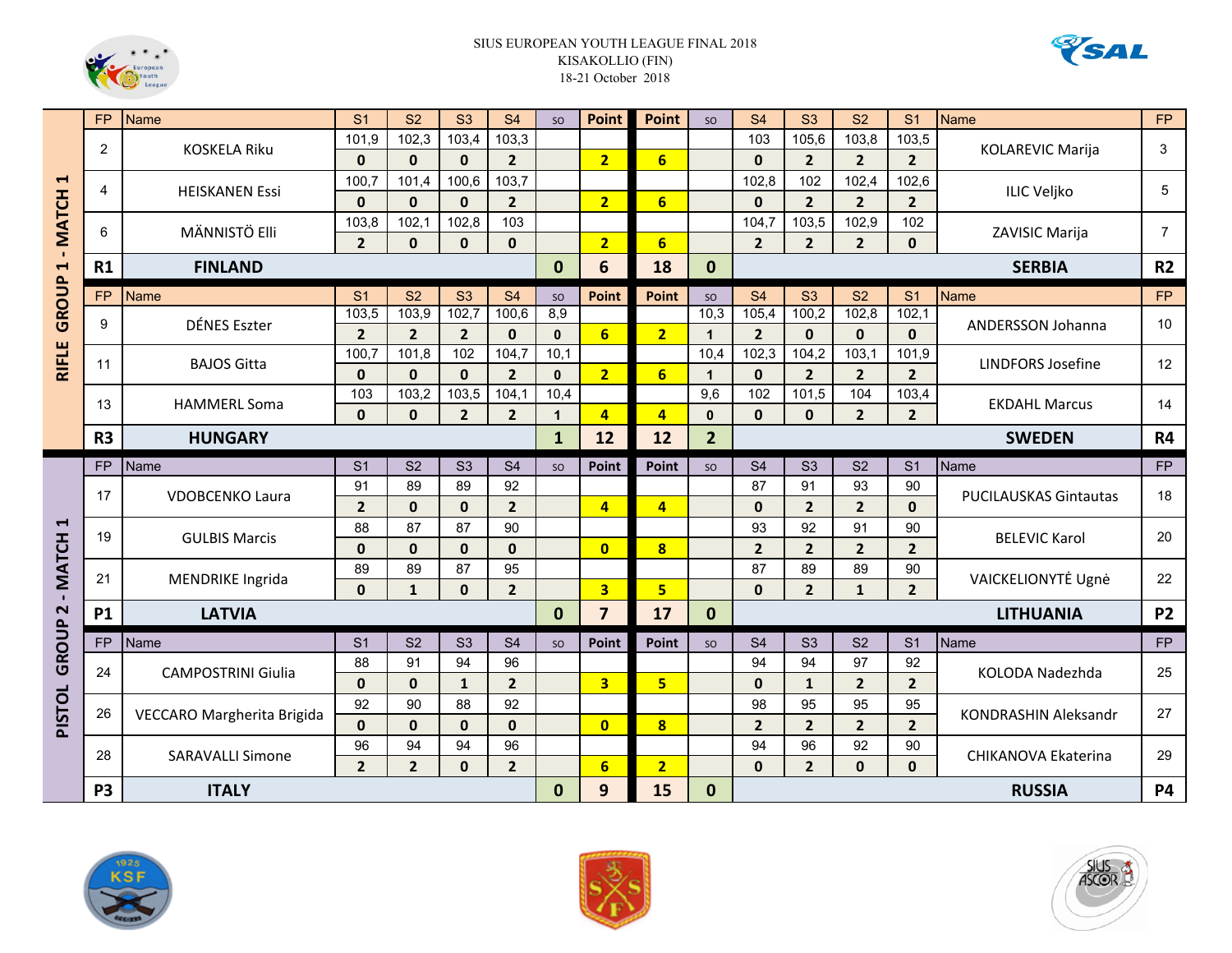



|                      | <b>FP</b>      | <b>Name</b>             | S <sub>1</sub> | <b>S2</b>      | S3             | <b>S4</b>      | SO             | <b>Point</b>            | Point                   | <b>SO</b>    | <b>S4</b>      | S <sub>3</sub> | <b>S2</b>      | S <sub>1</sub> | <b>Name</b>                 | <b>FP</b>      |
|----------------------|----------------|-------------------------|----------------|----------------|----------------|----------------|----------------|-------------------------|-------------------------|--------------|----------------|----------------|----------------|----------------|-----------------------------|----------------|
|                      | 2              |                         | 105,6          | 103,2          | 103            | 104,2          | 10,2           |                         |                         | 10,1         | 100,5          | 103,7          | 104,7          | 103,1          |                             | 3              |
|                      |                | SZUTKO Aleksandra       | $\overline{2}$ | $\mathbf{0}$   | $\mathbf{0}$   | $\overline{2}$ | $\mathbf{1}$   | 4                       | $\overline{4}$          | $\Omega$     | $\mathbf{0}$   | $\overline{2}$ | $\overline{2}$ | $\mathbf{0}$   | <b>FORMICHELLA Carmine</b>  |                |
| $\mathbf{\Omega}$    | 4              |                         | 103,8          | 104,4          | 102,7          | 104            | 10,4           |                         |                         | 10,1         | 102,8          | 102,6          | 104,2          | 104,5          |                             | 5              |
|                      |                | PIOTROWSKA Julia        | $\mathbf 0$    | $\overline{2}$ | $\overline{2}$ | $\overline{2}$ | $\mathbf{1}$   | 6                       | 2 <sub>2</sub>          | $\Omega$     | $\mathbf{0}$   | $\mathbf{0}$   | $\mathbf{0}$   | $2^{\circ}$    | <b>BENETTI Sofia</b>        |                |
|                      | 6              | <b>PIATEK Michal</b>    | 102,7          | 100,5          | 103,3          | 100,1          | 10,3           |                         |                         | 10.8         | 104,5          | 100,8          | 103,8          | 104,9          |                             | $\overline{7}$ |
| - MATCH              |                |                         | $\mathbf{0}$   | $\mathbf{0}$   | $\overline{2}$ | $\mathbf{0}$   | $\Omega$       | $\overline{2}$          | $6 \overline{6}$        | $\mathbf{1}$ | $\overline{2}$ | $\mathbf{0}$   | $\overline{2}$ | $2^{\circ}$    | <b>GABRIELLI Nicole</b>     |                |
| $\mathbf{\Omega}$    | R1             | <b>POLAND</b>           |                |                |                |                | $\overline{2}$ | 12                      | 12                      | $\mathbf{1}$ |                |                |                |                | <b>ITALY</b>                | R <sub>2</sub> |
|                      |                |                         |                |                |                |                |                |                         |                         |              |                |                |                |                |                             |                |
| GROUP                | <b>FP</b>      | <b>Name</b>             | S <sub>1</sub> | S <sub>2</sub> | S3             | S <sub>4</sub> | <b>SO</b>      | <b>Point</b>            | <b>Point</b>            | <b>SO</b>    | S <sub>4</sub> | S3             | S <sub>2</sub> | S <sub>1</sub> | <b>Name</b>                 | <b>FP</b>      |
|                      | 9              | <b>WADLEGGER Stefan</b> | 103,2          | 102,3          | 105,3          | 103,5          |                |                         |                         |              | 103,3          | 101,8          | 102,7          | 102,5          | <b>VASILYEV Alexander</b>   | 10             |
|                      |                |                         | $\overline{2}$ | $\mathbf{0}$   | $\overline{2}$ | $\overline{2}$ |                | 6                       | 2 <sup>1</sup>          |              | $\mathbf{0}$   | $\mathbf{0}$   | $\overline{2}$ | $\Omega$       |                             |                |
| <b>RIFLE</b>         | 11             | <b>MAIR Tobias</b>      | 102,3          | 101,9          | 102,7          | 103,6          |                |                         |                         |              | 103,8          | 104,4          | 104,7          | 100,4          | <b>KHARKOVA Tatiana</b>     | 12             |
|                      |                |                         | $\overline{2}$ | $\mathbf{0}$   | $\mathbf{0}$   | $\mathbf{0}$   |                | $\overline{2}$          | 6 <sup>1</sup>          |              | $\overline{2}$ | $\overline{2}$ | $\overline{2}$ | $\mathbf{0}$   |                             |                |
|                      | 13             | <b>WAIBEL Sheileen</b>  | 103,2          | 102,8          | 101,4          | 103,1          |                |                         |                         |              | 103,4          | 102,8          | 103,9          | 103,9          | <b>BOLOTKOVA Polina</b>     | 14             |
|                      |                |                         | $\mathbf{0}$   | $\mathbf{0}$   | $\mathbf{0}$   | $\mathbf{0}$   |                | $\overline{\mathbf{0}}$ | $\overline{\mathbf{8}}$ |              | $\overline{2}$ | $\overline{2}$ | $\overline{2}$ | $\overline{2}$ |                             |                |
|                      | R <sub>3</sub> | <b>AUSTRIA</b>          |                |                |                |                | $\mathbf{0}$   | 8                       | 16                      | $\mathbf{0}$ |                |                |                |                | <b>RUSSIA</b>               | R4             |
|                      |                |                         |                |                |                |                |                |                         |                         |              |                |                |                |                |                             |                |
|                      | <b>FP</b>      | Name                    | S <sub>1</sub> | S <sub>2</sub> | S <sub>3</sub> | S <sub>4</sub> | SO             | Point                   | <b>Point</b>            | <b>SO</b>    | S <sub>4</sub> | S <sub>3</sub> | S <sub>2</sub> | S <sub>1</sub> | Name                        | <b>FP</b>      |
|                      | 17             | SOLOVEI Ihor            | 99             | 94             | 94             | 96             |                |                         |                         |              | 95             | 93             | 92             | 91             | PIWOWARSKI Toasz            | 18             |
|                      |                |                         | $\overline{2}$ | $\overline{2}$ | $\overline{2}$ | $\overline{2}$ |                | $\bf{8}$                | $\mathbf{0}$            |              | $\mathbf{0}$   | $\mathbf{0}$   | $\mathbf 0$    | $\mathbf{0}$   |                             |                |
| $\mathbf{\Omega}$    | 19             | <b>KIHITOV HIIb</b>     | 95             | 90             | 95             | 94             |                |                         |                         |              | 91             | 89             | 90             | 89             | JAROSINSKA Maja             | 20             |
| <b>MATCH</b>         |                |                         | $\overline{2}$ | $\mathbf{1}$   | $\overline{2}$ | $\overline{2}$ |                | $\overline{7}$          | $\mathbf{1}$            |              | $\mathbf{0}$   | $\mathbf{0}$   | $\mathbf{1}$   | $\mathbf{0}$   |                             |                |
|                      | 21             | VOZNIAK Marija-Solomija | 93             | 92             | 92             | 91             |                |                         |                         |              | 88             | 91             | 92             | 96             | PIERKO Zuzanna              | 22             |
| $\mathbf{I}$         |                |                         | $\mathbf{0}$   | $\mathbf{1}$   | $\overline{2}$ | $\overline{2}$ |                | 5                       | $\overline{\mathbf{3}}$ |              | $\mathbf{0}$   | $\mathbf{0}$   | $\mathbf{1}$   | 2 <sup>1</sup> |                             |                |
| $\blacktriangleleft$ | <b>P1</b>      | <b>UKRAINE</b>          |                |                |                |                | $\mathbf{0}$   | 20                      | $\overline{4}$          | $\mathbf{0}$ |                |                |                |                | <b>POLAND</b>               | <b>P2</b>      |
| GROUP                |                |                         |                |                |                |                |                |                         |                         |              |                |                |                |                |                             |                |
|                      | <b>FP</b>      | Name                    | S <sub>1</sub> | S <sub>2</sub> | S <sub>3</sub> | S <sub>4</sub> | <b>SO</b>      | Point                   | Point                   | <b>SO</b>    | S <sub>4</sub> | S <sub>3</sub> | S <sub>2</sub> | S <sub>1</sub> | Name                        | <b>FP</b>      |
|                      | 24             | SOCHOR Jakub            | 91             | 97             | 93             | 96             |                |                         |                         |              | 92             | 94             | 95             | 91             | JEDRZEJEWSKI Camille        | 25             |
| PISTOL               |                |                         | $\mathbf{1}$   | $\overline{2}$ | $\mathbf 0$    | $\overline{2}$ |                | $\overline{\mathbf{5}}$ | $\overline{3}$          |              | $\mathbf{0}$   | $\overline{2}$ | $\mathbf{0}$   | $\mathbf{1}$   |                             |                |
|                      | 26             | VILDOMEC Jan            | 96             | 95             | 95             | 93             |                |                         |                         |              | 92             | 95             | 94             | 95             | <b>STEPANOFF Tom</b>        | 27             |
|                      |                |                         | $\overline{2}$ | $\overline{2}$ | $\mathbf{1}$   | $\overline{2}$ |                | $\overline{7}$          | $\mathbf{1}$            |              | $\mathbf{0}$   | $\mathbf{1}$   | $\mathbf{0}$   | $\mathbf{0}$   |                             |                |
|                      | 28             | KUZARTOVA Anna          | 94             | 91             | 94             | 95             |                |                         |                         |              | 94             | 88             | 90             | 90             | <b>VENCHI ZAHM Mathilde</b> | 29             |
|                      |                |                         | $\overline{2}$ | $2^{\circ}$    | $\overline{2}$ | $\overline{2}$ |                | $\bf{8}$                | $\overline{0}$          |              | $\mathbf{0}$   | $\mathbf{0}$   | $\mathbf{0}$   | $\mathbf{0}$   |                             |                |
|                      | <b>P3</b>      | <b>CZECH REPUBLIC</b>   |                |                |                |                | $\bf{0}$       | 20                      | $\overline{\mathbf{4}}$ | $\bf{0}$     |                |                |                |                | <b>FRANCE</b>               | <b>P4</b>      |





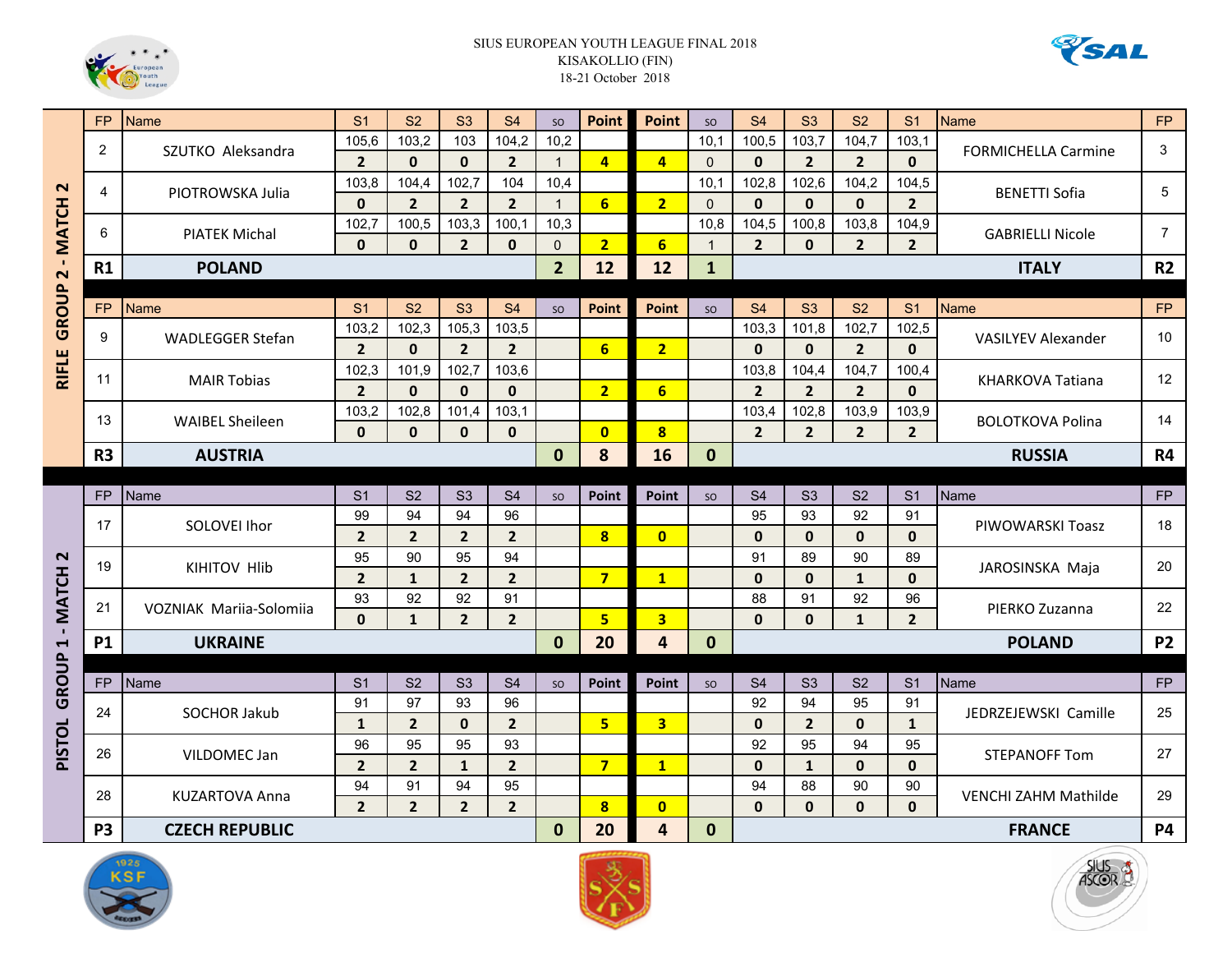



|                       | FP             | <b>Name</b>                  | S <sub>1</sub> | S <sub>2</sub> | <b>S3</b>      | S <sub>4</sub> | SO           | <b>Point</b>            | Point                   | SO             | <b>S4</b>      | S <sub>3</sub> | <b>S2</b>      | S <sub>1</sub> | <b>Name</b>                 | <b>FP</b>      |
|-----------------------|----------------|------------------------------|----------------|----------------|----------------|----------------|--------------|-------------------------|-------------------------|----------------|----------------|----------------|----------------|----------------|-----------------------------|----------------|
|                       | 2              | <b>KOSKELA Riku</b>          | 104,7          | 102,5          | 105,2          | 103,3          | 9,2          |                         |                         | 10,9           | 102,9          | 105            | 102,1          | 102,2          | <b>HAMMERL Soma</b>         | 3              |
|                       |                |                              | $\overline{2}$ | $\overline{2}$ | $\overline{2}$ | $\mathbf{2}$   | $\mathbf{0}$ | $\overline{\mathbf{8}}$ | $\overline{0}$          | $\mathbf{1}$   | $\mathbf{0}$   | $\mathbf{0}$   | $\mathbf{0}$   | $\mathbf{0}$   |                             |                |
| $\boldsymbol{\omega}$ | 4              | MÄNNISTÖ Elli                | 101,4          | 102,6          | 103            | 103,2          | 9,4          |                         |                         | 9,1            | 102,1          | 102,8          | 104            | 104            | MÉSZÁROS Eszter             | 5              |
|                       |                |                              | $\mathbf 0$    | $\mathbf 0$    | $\overline{2}$ | $\overline{2}$ |              | $\overline{a}$          | $\overline{4}$          | $\Omega$       | $\mathbf{0}$   | $\mathbf{0}$   | $\overline{2}$ | $2^{\circ}$    |                             |                |
|                       | 6              | <b>LAITINEN Riku</b>         | 102,7          | 97,3           | 99             | 97,4           | 9            |                         |                         | 10,7           | 102,2          | 103,5          | 104,3          | 104,3          | <b>DÉNES Eszter</b>         | $\overline{7}$ |
| - MATCH               |                |                              | $\mathbf{0}$   | $\mathbf{0}$   | $\mathbf{0}$   | $\mathbf{0}$   | $\Omega$     | $\overline{\mathbf{0}}$ | $\overline{\mathbf{8}}$ | $\overline{1}$ | $\overline{2}$ | $\overline{2}$ | $\overline{2}$ | $2^{\circ}$    |                             |                |
| $\blacktriangleleft$  | R1             | <b>FINLAND</b>               |                |                |                |                | $\mathbf{1}$ | 12                      | 12                      | $\overline{2}$ |                |                |                |                | <b>HUNGARY</b>              | R <sub>3</sub> |
|                       |                |                              |                |                |                |                |              |                         |                         |                |                |                |                |                |                             |                |
| GROUP                 | <b>FP</b>      | <b>Name</b>                  | S <sub>1</sub> | S <sub>2</sub> | S <sub>3</sub> | S <sub>4</sub> | <b>SO</b>    | <b>Point</b>            | <b>Point</b>            | <b>SO</b>      | S <sub>4</sub> | S3             | S <sub>2</sub> | S <sub>1</sub> | <b>Name</b>                 | <b>FP</b>      |
|                       | 9              | <b>KOLAREVIC Marija</b>      | 102,7          | 104,5          | 104            | 103,9          |              |                         |                         |                | 102,4          | 102,5          | 103,3          | 103,7          | ANDERSSON Johanna           | 10             |
|                       |                |                              | $\mathbf{0}$   | $\overline{2}$ | $\overline{2}$ | $\overline{2}$ |              | 6                       | $\overline{2}$          |                | $\mathbf{0}$   | $\mathbf{0}$   | $\mathbf{0}$   | $2^{\circ}$    |                             |                |
| <b>RIFLE</b>          | 11             | <b>ILIC Veljko</b>           | 102,9          | 104            | 102,2          | 99,9           |              |                         |                         |                | 102,6          | 103,8          | 103            | 103,8          | <b>LINDFORS Josefine</b>    | 12             |
|                       |                |                              | $\mathbf{0}$   | $\overline{2}$ | $\mathbf{0}$   | $\mathbf{0}$   |              | $\overline{2}$          | 6                       |                | $\overline{2}$ | 2 <sup>2</sup> | $\mathbf{0}$   | $2^{\circ}$    |                             |                |
|                       | 13             | ZAVISIC Marija               | 104,4          | 102,7          | 102,6          | 103,1          |              |                         |                         |                | 101,2          | 100,7          | 100,5          | 98,8           | <b>EKDAHL Marcus</b>        | 14             |
|                       |                |                              | $\overline{2}$ | $\overline{2}$ | $\overline{2}$ | $\overline{2}$ |              | 8                       | $\overline{\mathbf{0}}$ |                | $\mathbf{0}$   | $\mathbf{0}$   | $\mathbf{0}$   | $\mathbf{0}$   |                             |                |
|                       | R <sub>2</sub> | <b>SERBIA</b>                |                |                |                |                | $\mathbf{0}$ | 16                      | 8                       | $\mathbf{0}$   |                |                |                | <b>SWEDEN</b>  | <b>R4</b>                   |                |
|                       |                |                              |                |                |                |                |              |                         |                         |                |                |                |                |                |                             |                |
|                       | <b>FP</b>      | Name                         | S <sub>1</sub> | S <sub>2</sub> | S <sub>3</sub> | S <sub>4</sub> | SO           | Point                   | Point                   | SO             | S <sub>4</sub> | S <sub>3</sub> | S <sub>2</sub> | S <sub>1</sub> | Name                        | FP             |
|                       | 17             | <b>VDOBCENKO Laura</b>       | 92             | 93             | 91             | 92             |              |                         |                         |                | 94             | 93             | 97             | 92             | <b>SARAVALLI Simone</b>     | 18             |
|                       |                |                              | $\mathbf{1}$   | $\mathbf{0}$   | $\mathbf{0}$   | $\mathbf{0}$   |              | $\overline{\mathbf{1}}$ | $\overline{7}$          |                | $\overline{2}$ | $\overline{2}$ | $\overline{2}$ | $\mathbf{1}$   |                             |                |
| m                     | 19             | <b>MENDRIKE Ingrida</b>      | 88             | 94             | 90             | 90             |              |                         |                         |                | 91             | 95             | 96             | 96             | <b>CAMPOSTRINI Giulia</b>   | 20             |
| <b>MATCH</b>          |                |                              | $\mathbf 0$    | $\mathbf 0$    | $\mathbf 0$    | $\mathbf 0$    |              | $\overline{\mathbf{0}}$ | $\overline{\mathbf{8}}$ |                | $\overline{2}$ | $\overline{2}$ | $\overline{2}$ | $2^{1}$        |                             |                |
|                       | 21             | <b>GULBIS Marcis</b>         | 91             | 91             | 92             | 91             |              |                         |                         |                | 93             | 94             | 93             | 88             | VECCARO Margherita Brigida  | 22             |
| $\mathbf{I}$          |                |                              | $\overline{2}$ | $\mathbf{0}$   | $\mathbf{0}$   | $\mathbf{0}$   |              | $\overline{2}$          | $6\overline{6}$         |                | $\overline{2}$ | $\overline{2}$ | $\overline{2}$ | $\mathbf{0}$   |                             |                |
| $\sim$                | <b>P1</b>      | <b>LATVIA</b>                |                |                |                |                | $\bf{0}$     | 3                       | 21                      | $\mathbf{0}$   |                |                |                |                | <b>ITALY</b>                | <b>P3</b>      |
|                       |                |                              |                |                |                |                |              |                         |                         |                |                |                |                |                |                             |                |
| GROUP                 | <b>FP</b>      | Name                         | S <sub>1</sub> | S <sub>2</sub> | S <sub>3</sub> | S <sub>4</sub> | SO           | <b>Point</b>            | Point                   | SO             | S <sub>4</sub> | S <sub>3</sub> | S <sub>2</sub> | S <sub>1</sub> | Name                        | <b>FP</b>      |
|                       | 24             | <b>BELEVIC Karol</b>         | 92             | 89             | 92             | 93             |              |                         |                         |                | 92             | 93             | 94             | 97             | <b>KONDRASHIN Aleksandr</b> | 25             |
|                       |                |                              | $\mathbf 0$    | $\mathbf 0$    | $\mathbf{0}$   | $\overline{2}$ |              | $\overline{2}$          | $6\overline{6}$         |                | $\mathbf 0$    | $\overline{2}$ | $\overline{2}$ | 2 <sup>1</sup> |                             |                |
| <b>PISTOL</b>         | 26             | <b>PUCILAUSKAS Gintautas</b> | 92             | 92             | 91             | 91             |              |                         |                         |                | 95             | 94             | 96             | 92             | KOLODA Nadezhda             | 27             |
|                       |                |                              | $\mathbf{1}$   | $\mathbf{0}$   | $\mathbf{0}$   | $\mathbf{0}$   |              | $\mathbf{1}$            | $\overline{7}$          |                | $\overline{2}$ | $\overline{2}$ | $\overline{2}$ | $\mathbf{1}$   |                             |                |
|                       | 28             | <b>VAICKELIONYTE Ugne</b>    | 84             | 87             | 85             | 88             |              |                         |                         |                | 93             | 94             | 92             | 92             | <b>CHIKANOVA Ekaterina</b>  | 29             |
|                       |                |                              | $\mathbf 0$    | $\mathbf{0}$   | $\mathbf{0}$   | $\mathbf{0}$   |              | $\mathbf{0}$            | $\overline{\mathbf{8}}$ |                | $\overline{2}$ | $\overline{2}$ | $\overline{2}$ | $2^{\circ}$    |                             |                |
|                       | <b>P2</b>      | <b>LITHUANIA</b>             |                |                |                |                | $\mathbf{0}$ | $\overline{\mathbf{3}}$ | 21                      | $\bf{0}$       |                |                |                |                | <b>RUSSIA</b>               | <b>P4</b>      |





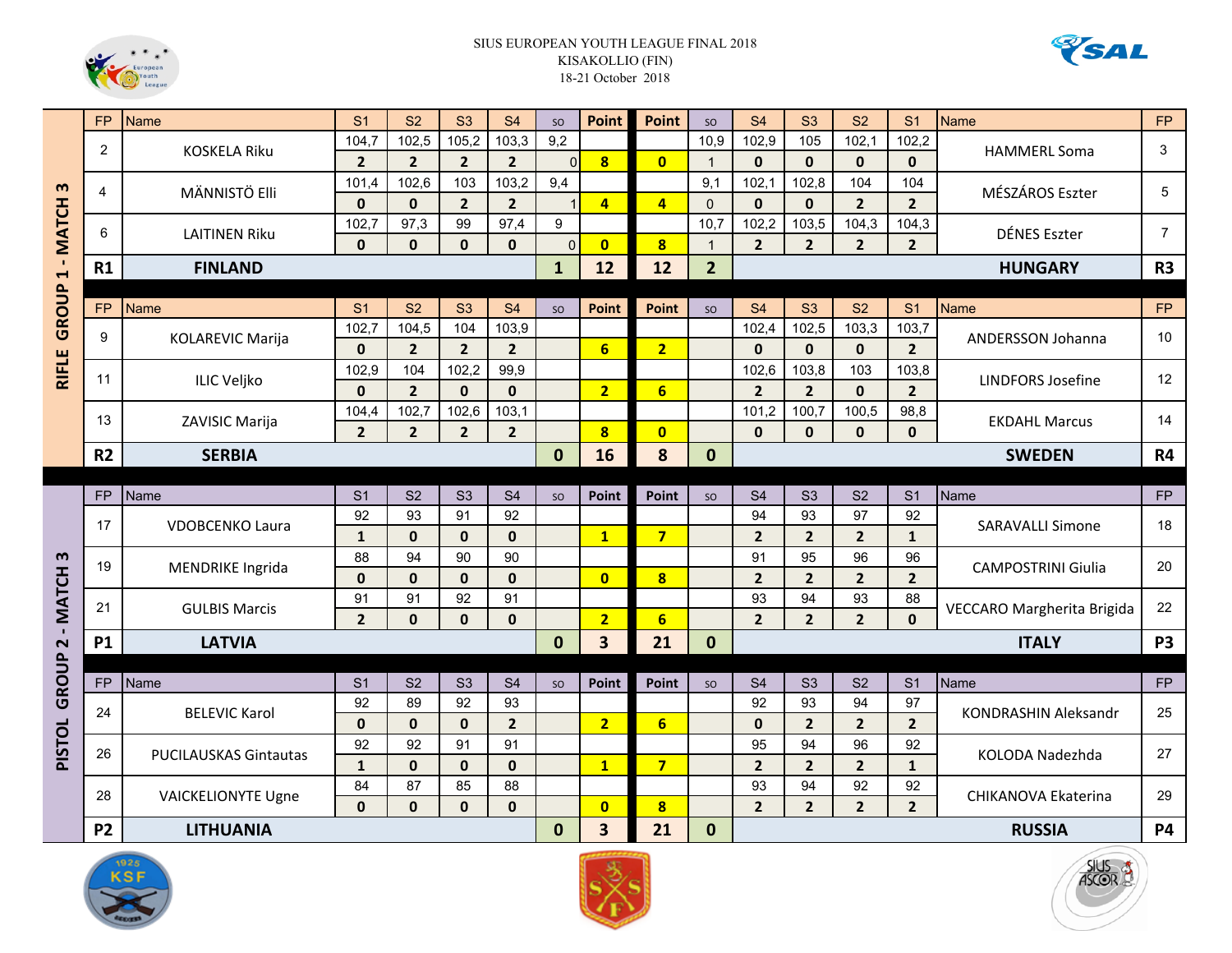



|                      | <b>FP</b>      | <b>Name</b>                    | S <sub>1</sub> | <b>S2</b>      | S3             | S <sub>4</sub> | <b>SO</b>               | <b>Point</b>            | <b>Point</b>            | <b>SO</b>      | S <sub>4</sub> | S3             | <b>S2</b>      | S <sub>1</sub> | <b>Name</b>                | <b>FP</b>         |
|----------------------|----------------|--------------------------------|----------------|----------------|----------------|----------------|-------------------------|-------------------------|-------------------------|----------------|----------------|----------------|----------------|----------------|----------------------------|-------------------|
|                      | $\overline{2}$ |                                | 102,4          | 104,5          | 104,4          | 103,6          | 10,8                    |                         |                         | 9,2            | 105,1          | 104,8          | 103,5          | 103,6          |                            | 3                 |
|                      |                | SZUTKO Aleksandra              | $\mathbf{0}$   | $\overline{2}$ | $\mathbf{0}$   | $\mathbf{0}$   | $\mathbf{1}$            | $\overline{2}$          | $6 \overline{6}$        | $\mathbf{0}$   | $\overline{2}$ | 2 <sup>1</sup> | $\mathbf{0}$   | 2 <sup>1</sup> | <b>WADLEGGER Stefan</b>    |                   |
| 4                    | 4              |                                | 104,5          | 103,4          | 102,9          | 104            | 10,3                    |                         |                         | 10.5           | 102,4          | 100,9          | 102,4          | 101,3          |                            | 5                 |
|                      |                | PIOTROWSKA Julia               | $\overline{2}$ | $\overline{2}$ | $\overline{2}$ | $\overline{2}$ | $\mathbf{0}$            | $\overline{\mathbf{8}}$ | $\overline{0}$          | $\mathbf{1}$   | $\mathbf{0}$   | $\mathbf{0}$   | $\mathbf{0}$   | $\mathbf{0}$   | <b>MAIR Tobias</b>         |                   |
|                      | 6              | <b>PIATEK Michal</b>           | 102,5          | 99.9           | 99,9           | 101,8          | 10.5, 9.9               |                         |                         | 10.5, 10.6     | 103,2          | 100,4          | 103,1          | 101            | <b>MAYR Carmen</b>         | $\overline{7}$    |
| - MATCH              |                |                                | $\overline{2}$ | $\mathbf{0}$   | $\mathbf{0}$   | $\mathbf{0}$   | $\mathbf{0}$            | $\overline{2}$          | $6\phantom{1}$          | $\mathbf{1}$   | $\overline{2}$ | 2 <sup>2</sup> | $\overline{2}$ | $\mathbf{0}$   |                            |                   |
| $\sim$               | R1             | <b>POLAND</b>                  |                |                |                |                | $\mathbf{1}$            | 12                      | 12                      | $\overline{2}$ |                |                |                |                | <b>AUSTRIA</b>             | R3                |
|                      |                |                                |                |                |                |                |                         |                         |                         |                |                |                |                |                |                            |                   |
| GROUP                | <b>FP</b>      | <b>Name</b>                    | S <sub>1</sub> | S <sub>2</sub> | <b>S3</b>      | S <sub>4</sub> | SO                      | <b>Point</b>            | <b>Point</b>            | SO             | S <sub>4</sub> | S3             | S <sub>2</sub> | S <sub>1</sub> | <b>Name</b>                | FP                |
|                      | 9              | <b>BENETTI Sofia</b>           | 102,5          | 105,4          | 104,8          | 105            | 10,8                    |                         |                         | 10,1           | 104,2          | 105,8          | 102,3          | 102,6          | <b>VASILYEV Alexander</b>  | 10 <sup>°</sup>   |
|                      |                |                                | $\mathbf{0}$   | $\overline{2}$ | $\mathbf{0}$   | $\overline{2}$ |                         | $\overline{4}$          | $\overline{4}$          | $\Omega$       | $\mathbf{0}$   | $\overline{2}$ | $\mathbf{0}$   | $\overline{2}$ |                            |                   |
| <b>RIFLE</b>         | 11             | <b>GABRIELLI Nicole</b>        | 102,2          | 103,9          | 104,1          | 103,3          | 10,8                    |                         |                         | 10,2           | 105,4          | 103,2          | 105            | 103,1          | <b>KHARKOVA Tatiana</b>    | $12 \overline{ }$ |
|                      |                |                                | $\mathbf{0}$   | $\mathbf{0}$   | $\overline{2}$ | $\mathbf{0}$   |                         | $\overline{2}$          | 6                       | $\Omega$       | $\overline{2}$ | $\mathbf{0}$   | $\overline{2}$ | $2^{\circ}$    |                            |                   |
|                      | 13             | <b>FORMICHELLA Carmine</b>     | 101,3          | 103,6          | 102,7          | 101,2          | 10,8                    |                         |                         | 10,6           | 101            | 102,2          | 100,3          | 102,3          | <b>GONCHARENKO Denis</b>   | 14                |
|                      |                |                                | $\mathbf{0}$   | $\overline{2}$ | $\overline{2}$ | $\overline{2}$ |                         | $6\phantom{1}$          | $\overline{2}$          | $\Omega$       | $\mathbf{0}$   | $\mathbf{0}$   | $\mathbf{0}$   | 2 <sup>1</sup> |                            |                   |
|                      | R <sub>2</sub> | <b>ITALIA</b>                  |                |                |                |                | $\overline{\mathbf{3}}$ | 12                      | 12                      | $\bf{0}$       |                |                |                |                | <b>RUSSIA</b>              | <b>R4</b>         |
|                      |                |                                |                |                |                |                |                         |                         |                         |                |                |                |                |                |                            |                   |
|                      | <b>FP</b>      | Name                           | S <sub>1</sub> | S <sub>2</sub> | S3             | S <sub>4</sub> | SO                      | <b>Point</b>            | <b>Point</b>            | <b>SO</b>      | S <sub>4</sub> | S3             | S <sub>2</sub> | S <sub>1</sub> | Name                       | FP                |
|                      | 17             | SOLOVEI Ihor                   | 94             | 95             | 96             | 96             |                         |                         |                         |                | 97             | 93             | 95             | 92             | VILDOMEC Jan               | 18                |
|                      |                |                                | $\overline{2}$ | $\mathbf{1}$   | $\overline{2}$ | $\mathbf{0}$   |                         | 5 <sup>1</sup>          | $\overline{3}$          |                | $\overline{2}$ | $\mathbf{0}$   | $\mathbf{1}$   | $\mathbf{0}$   |                            |                   |
| 4                    | 19             | <b>KIHITOV HIIb</b>            | 93             | 97             | 95             | 95             |                         |                         |                         |                | 94             | 92             | 90             | 90             | <b>SOCHOR Jakub</b>        | 20                |
| - MATCH              |                |                                | $\overline{2}$ | $\overline{2}$ | $\overline{2}$ | $\overline{2}$ |                         | $\bf{8}$                | $\mathbf{0}$            |                | $\mathbf{0}$   | $\mathbf 0$    | $\mathbf{0}$   | $\mathbf{0}$   |                            |                   |
|                      | 21             | <b>VOZNIAK Mariia-Solomiia</b> | 93             | 94             | 96             | 94             |                         |                         |                         |                | 92             | 93             | 93             | 93             | <b>KUZARTOVA Anna</b>      | 22                |
|                      |                |                                | $\mathbf{1}$   | $2^{\circ}$    | $\overline{2}$ | $\overline{2}$ |                         | $\overline{7}$          | $\overline{\mathbf{1}}$ |                | $\mathbf{0}$   | $\mathbf{0}$   | $\mathbf{0}$   | $\mathbf{1}$   |                            |                   |
| $\blacktriangleleft$ | <b>P1</b>      | <b>UKRAINE</b>                 |                |                |                |                | $\Omega$                | 20                      | 4                       | $\mathbf{0}$   |                |                |                |                | <b>CZECH REPUBLIC</b>      | <b>P3</b>         |
|                      |                |                                |                |                |                |                |                         |                         |                         |                |                |                |                |                |                            |                   |
| GROUP                | <b>FP</b>      | <b>Name</b>                    | S <sub>1</sub> | S <sub>2</sub> | S3             | S <sub>4</sub> | SO                      | <b>Point</b>            | Point                   | <b>SO</b>      | S <sub>4</sub> | S3             | S <sub>2</sub> | S <sub>1</sub> | Name                       | FP                |
|                      | 24             | PIWOWARSKI Toasz               | 93             | 92             | 95             | 92             |                         |                         |                         |                | 94             | 93             | 94             | 98             | JEDRZEJEWSKI Camille       | 25                |
|                      |                |                                | $\mathbf{0}$   | $\mathbf{0}$   | $\overline{2}$ | $\mathbf{0}$   |                         | $\overline{2}$          | 6                       |                | $\overline{2}$ | $\mathbf{0}$   | $\overline{2}$ | $\overline{2}$ |                            |                   |
| <b>PISTOL</b>        | 26             | PIERKO Zuzanna                 | 94             | 93             | 93             | 92             |                         |                         |                         |                | 93             | 95             | 94             | 94             | <b>STEPANOFF Tom</b>       | 27                |
|                      |                |                                | $\mathbf{1}$   | $\mathbf{0}$   | $\mathbf{0}$   | $\mathbf{0}$   |                         | $\mathbf{1}$            | $\overline{7}$          |                | $\overline{2}$ | $2^{\circ}$    | $\overline{2}$ | $\mathbf{1}$   |                            |                   |
|                      | 28             | <b>SADOWSKI Pawel</b>          | 86             | 95             | 88             | 90             |                         |                         |                         |                | 91             | 89             | 93             | 86             | <b>CHEVALIER Lilian</b>    | 29                |
|                      |                |                                | $\mathbf{1}$   | $2^{\circ}$    | $\mathbf{0}$   | $\mathbf{0}$   |                         | $\overline{\mathbf{3}}$ | 5                       |                | $\overline{2}$ | 2 <sup>1</sup> | $\mathbf{0}$   | $\mathbf{1}$   |                            |                   |
|                      | <b>P2</b>      | <b>POLAND</b>                  |                |                |                |                | $\bf{0}$                | 6                       | 18                      | $\bf{0}$       |                |                |                |                | <b>FRANCE</b><br><b>P4</b> |                   |





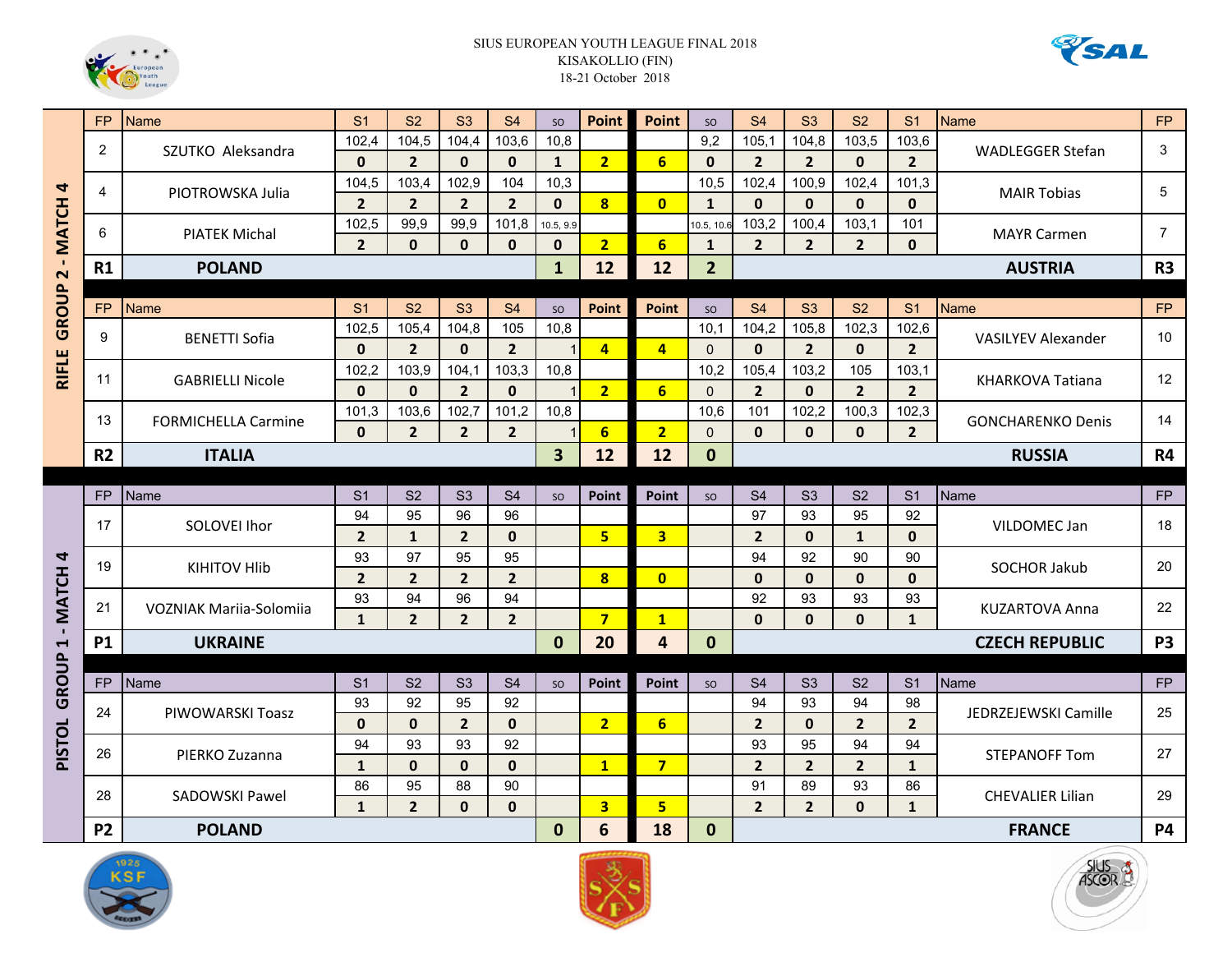



| <b>FP</b><br>2<br>5<br>$\overline{4}$<br>- MATCH<br>6<br>R1<br>$\blacktriangleleft$<br>GROUP<br><b>FP</b><br>9<br><b>RIFLE</b><br>11<br>13<br>R <sub>2</sub><br><b>FP</b><br>17<br>Ln<br>19<br>- MATCH<br>21<br><b>P1</b><br>$\overline{\mathbf{C}}$<br>GROUP<br>FP<br>24<br><b>PISTOL</b><br>26<br>28 |           | <b>Name</b>                                 | S <sub>1</sub> | S <sub>2</sub> | S3             | S <sub>4</sub> | SO          | <b>Point</b>            | <b>Point</b>            | <b>SO</b>      | <b>S4</b>      | S3             | S <sub>2</sub>          | S <sub>1</sub> | <b>Name</b>                 | <b>FP</b>      |
|--------------------------------------------------------------------------------------------------------------------------------------------------------------------------------------------------------------------------------------------------------------------------------------------------------|-----------|---------------------------------------------|----------------|----------------|----------------|----------------|-------------|-------------------------|-------------------------|----------------|----------------|----------------|-------------------------|----------------|-----------------------------|----------------|
|                                                                                                                                                                                                                                                                                                        |           | <b>KOSKELA Riku</b>                         | 102,9          | 101,9          | 101,4          | 102,6          |             |                         |                         |                | 105,1          | 104,9          | 103,8                   | 103,1          |                             | 3              |
|                                                                                                                                                                                                                                                                                                        |           |                                             | $\mathbf{0}$   | $\mathbf 0$    | $\mathbf{0}$   | $\mathbf{0}$   |             | $\overline{0}$          | $\overline{\mathbf{8}}$ |                | $\overline{2}$ | $\overline{2}$ | $\overline{2}$          | 2 <sup>1</sup> | ANDERSSON Johanna           |                |
|                                                                                                                                                                                                                                                                                                        |           | <b>HEISKANEN Essi</b>                       | 101,2          | 101,5          | 103,7          | 103,6          |             |                         |                         |                | 103,7          | 103,7          | 103,1                   | 104            | <b>LINDFORS Josefine</b>    | 5              |
|                                                                                                                                                                                                                                                                                                        |           |                                             | $\mathbf{0}$   | $\mathbf{0}$   | $\mathbf{1}$   | $\mathbf{0}$   |             | $\overline{\mathbf{1}}$ | $\overline{7}$          |                | $\overline{2}$ | $\mathbf{1}$   | $\overline{2}$          | 2 <sup>1</sup> |                             |                |
|                                                                                                                                                                                                                                                                                                        |           | <b>KOOTA Luukas</b>                         | 100,8          | 100,2          | 101,5          | 102,3          |             |                         |                         |                | 102,1          | 101,1          | 103,1                   | 102,1          |                             | $\overline{7}$ |
|                                                                                                                                                                                                                                                                                                        |           |                                             | $\mathbf 0$    | $\mathbf{0}$   | $\overline{2}$ | $\overline{2}$ |             | $\overline{a}$          | $\overline{4}$          |                | $\mathbf{0}$   | $\mathbf{0}$   | $\overline{2}$          | 2 <sup>1</sup> | <b>EKDAHL Marcus</b>        |                |
|                                                                                                                                                                                                                                                                                                        |           | <b>FINLAND</b>                              |                |                |                |                |             |                         | 19                      | $\mathbf{0}$   | <b>SWEDEN</b>  |                |                         |                |                             | <b>R4</b>      |
|                                                                                                                                                                                                                                                                                                        |           |                                             |                |                |                |                |             |                         |                         |                |                |                |                         |                |                             |                |
|                                                                                                                                                                                                                                                                                                        |           | <b>Name</b>                                 | S <sub>1</sub> | S <sub>2</sub> | S3             | <b>S4</b>      | SO          | Point                   | <b>Point</b>            | SO             | <b>S4</b>      | S3             | <b>S2</b>               | S <sub>1</sub> | Name                        | <b>FP</b>      |
|                                                                                                                                                                                                                                                                                                        |           | 104,1<br>104,6<br>103,6<br>KOLAREVIC Marija | 103            | 9,5            |                |                | 10,3        | 103,8                   | 102,5                   | 103            | 104,2          | DÉNES Eszter   | 10                      |                |                             |                |
|                                                                                                                                                                                                                                                                                                        |           |                                             | $\mathbf{0}$   | $\overline{2}$ | $\overline{2}$ | $\mathbf{0}$   | $\mathbf 0$ | $\overline{4}$          | $\overline{a}$          | $\overline{1}$ | $\overline{2}$ | $\mathbf 0$    | $\mathbf{0}$            | $\overline{2}$ |                             |                |
|                                                                                                                                                                                                                                                                                                        |           | <b>SAVIC Dorde</b>                          | 103,3          | 101,9          | 101,1          | 101,5          | 10          |                         |                         | 9,8            | 101,4          | 102,4          | 97,9                    | 103,8          | MÉSZÁROS Eszter             | 12             |
|                                                                                                                                                                                                                                                                                                        |           |                                             | $\mathbf{0}$   | $\overline{2}$ | $\mathbf{0}$   | $\overline{2}$ |             | $\overline{4}$          | $\overline{a}$          | $\Omega$       | $\bf{0}$       | $2^{\circ}$    | $\mathbf{0}$            | 2 <sup>1</sup> |                             |                |
|                                                                                                                                                                                                                                                                                                        |           | ZAVISIC Marija                              | 101            | 101,6          | 105,7          | 104,7          | 9,6         |                         |                         | 9,9            | 104,2          | 103,3          | 104,6                   | 105,1          | <b>HAMMERL Soma</b>         | 14             |
|                                                                                                                                                                                                                                                                                                        |           |                                             | $\mathbf{0}$   | $\mathbf{0}$   | $\overline{2}$ | $\overline{2}$ | $\Omega$    | $\overline{4}$          | $\overline{4}$          | $\mathbf{1}$   | $\mathbf{0}$   | $\mathbf{0}$   | $\overline{2}$          | 2 <sup>1</sup> |                             |                |
|                                                                                                                                                                                                                                                                                                        |           | <b>SERBIA</b>                               |                |                |                |                |             | 12                      | 12                      | $\overline{2}$ | <b>HUNGARY</b> |                |                         |                |                             | R <sub>3</sub> |
|                                                                                                                                                                                                                                                                                                        |           |                                             |                |                |                |                |             |                         |                         |                |                |                |                         |                |                             |                |
|                                                                                                                                                                                                                                                                                                        |           | Name                                        | S <sub>1</sub> | S <sub>2</sub> | S <sub>3</sub> | S <sub>4</sub> | SO          | <b>Point</b>            | Point                   | SO             | S <sub>4</sub> | S <sub>3</sub> | S <sub>2</sub>          | S <sub>1</sub> | Name                        | FP             |
|                                                                                                                                                                                                                                                                                                        |           | VDOBCENKO Laura                             | 88             | 91             | 93             | 94             |             |                         |                         |                | 98             | 95             | 93                      | 95             | KOLODA Nadezhda             | 18             |
|                                                                                                                                                                                                                                                                                                        |           |                                             | $\mathbf 0$    | $\mathbf{0}$   | $\mathbf{0}$   | $\mathbf{0}$   |             | $\overline{0}$          | $\overline{\mathbf{8}}$ |                | $\overline{2}$ | $\overline{2}$ | $\overline{2}$          | $\overline{2}$ |                             |                |
|                                                                                                                                                                                                                                                                                                        |           | <b>GULBIS Marcis</b>                        | 88             | 91             | 92             | 88             |             |                         |                         |                | 95             | 93             | 93                      | 98             | <b>KONDRASHIN Aleksandr</b> | 20             |
|                                                                                                                                                                                                                                                                                                        |           |                                             | $\mathbf 0$    | $\mathbf{0}$   | $\mathbf{0}$   | $\mathbf{0}$   |             | $\mathbf{0}$            | $\overline{\mathbf{8}}$ |                | $\overline{2}$ | $2^{1}$        | $\overline{2}$          | 2 <sup>1</sup> |                             |                |
|                                                                                                                                                                                                                                                                                                        |           | VASILJEVA Aleksandra                        | 91             | 86             | 92             | 87             |             |                         |                         |                | 95             | 91             | 95                      | 92             | CHIKANOVA Ekaterina         | 22             |
|                                                                                                                                                                                                                                                                                                        |           |                                             | $\mathbf{0}$   | $\mathbf{0}$   | $\overline{2}$ | $\mathbf{0}$   |             | $\overline{2}$          | $6\overline{6}$         |                | 2 <sup>2</sup> | $\mathbf{0}$   | $\overline{2}$          | $\overline{2}$ |                             |                |
|                                                                                                                                                                                                                                                                                                        |           | <b>LATVIA</b>                               |                |                |                |                |             | $\overline{2}$          | 22                      | $\mathbf{0}$   | <b>RUSSIA</b>  |                |                         |                |                             | <b>P4</b>      |
|                                                                                                                                                                                                                                                                                                        |           |                                             |                |                |                |                |             |                         |                         |                |                |                |                         |                |                             |                |
|                                                                                                                                                                                                                                                                                                        |           | Name                                        | S <sub>1</sub> | S <sub>2</sub> | S <sub>3</sub> | S <sub>4</sub> | SO          | Point                   | Point                   | SO             | S <sub>4</sub> | S <sub>3</sub> | S <sub>2</sub>          | S <sub>1</sub> | Name                        | <b>FP</b>      |
|                                                                                                                                                                                                                                                                                                        |           | <b>BELEVIC Karol</b>                        | 94             | 86             | 89             | 92             |             |                         |                         |                | 93             | 97             | 91                      | 96             | <b>SARAVALLI Simone</b>     | 25             |
|                                                                                                                                                                                                                                                                                                        |           |                                             | $\mathbf{0}$   | $\mathbf{0}$   | $\mathbf{0}$   | $\mathbf{0}$   |             | $\overline{0}$          | $\overline{\mathbf{8}}$ |                | $\overline{2}$ | $\overline{2}$ | $\overline{\mathbf{c}}$ | 2 <sup>1</sup> |                             |                |
|                                                                                                                                                                                                                                                                                                        |           | <b>PUCILAUSKAS Gintautas</b>                | 93             | 92             | 90             | 85             |             |                         |                         |                | 91             | 90             | 90                      | 89             | <b>CAMPOSTRINI Giulia</b>   | 27             |
|                                                                                                                                                                                                                                                                                                        |           |                                             | $\overline{2}$ | $\overline{2}$ | $\mathbf{1}$   | $\mathbf{0}$   |             | 5                       | $\overline{\mathbf{3}}$ |                | $\overline{2}$ | $\mathbf{1}$   | $\mathbf{0}$            | $\mathbf{0}$   |                             |                |
|                                                                                                                                                                                                                                                                                                        |           | <b>VAICKELIONYTE Ugne</b>                   | 86             | 89             | 92             | 85             |             |                         |                         |                | 92             | 91             | 93                      | 94             | VECCARO Margherita Brigida  | 29             |
|                                                                                                                                                                                                                                                                                                        |           |                                             | $\mathbf{0}$   | $\mathbf{0}$   | $\overline{2}$ | $\mathbf{0}$   |             | $\overline{2}$          | $6\overline{6}$         |                | 2 <sup>1</sup> | $\mathbf{0}$   | $\overline{2}$          | 2 <sup>1</sup> |                             |                |
|                                                                                                                                                                                                                                                                                                        | <b>P2</b> | <b>LITHUANIA</b>                            |                |                |                |                | $\bf{0}$    | $\overline{7}$          | 17                      | $\mathbf 0$    |                |                |                         |                | <b>ITALIA</b>               | <b>P3</b>      |